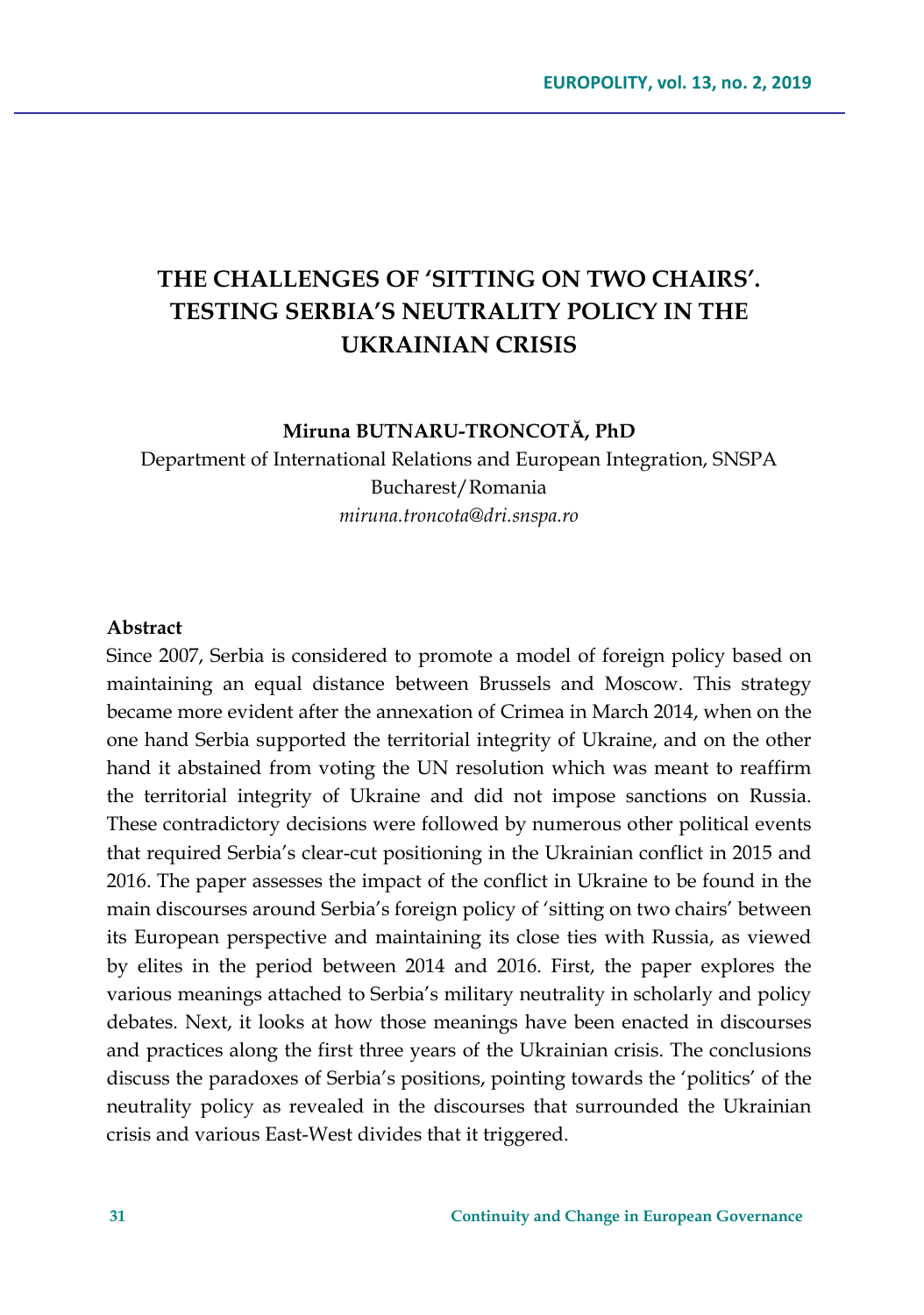**Keywords**: EU; Europeanization; foreign policy; neutrality; Russia, Serbia

### **1. INTRODUCTION**

*"If the Ukrainian crisis lasts longer, Serbia will have to pick a side. Ukraine has had a policy of sitting on two chairs for more than 20 years, which almost led to the collapse of the state. In a long-term perspective it is certainly dangerous to sit on two chairs*."

Boris Varga, (Radio Sloboda Europa 2014)

In the field of European security, the two ideological blocs labelled as 'East' and 'West' were thought to have been demolished at the same time with the Berlin Wall back in November 1989 (Jović 2014; Krastev 2015). In 2019 we celebrate 30 years since that iconic moment, so it is high time for many historical revisions and evaluations on how the Post Cold War security architecture has evolved in these last three decades. The symbolic demolition of the Wall was equalled with the end of the East-West division, marking a new dynamic of the Post Cold War period. But more than 25 years after, the Ukrainian conflict has brought the East (this time represented solely by Russia)-West relations to the edge of confrontation for the first time since the end of the Cold War. In other words, the Ukrainian crisis worked as a trigger for the revival of a 'New Cold War' rhetoric in international affairs (Ciolan 2016). Moreover, those deep divides have appeared not only in the Russia-West relations, but also in the European space at large, most evidently affecting relations between the EU and the Western Balkans (Reuters 2016).

In this context, it is intriguing to investigate the ways in which a country, both geographically and geo-strategically positioned 'in-between' those two antagonising blocs, can preserve a self-declared policy of neutrality when faced with the Ukrainian crisis (UN General Assembly Resolution 68/262 / 2014) and more explicitly with a blatant breach of international law and territorial integrity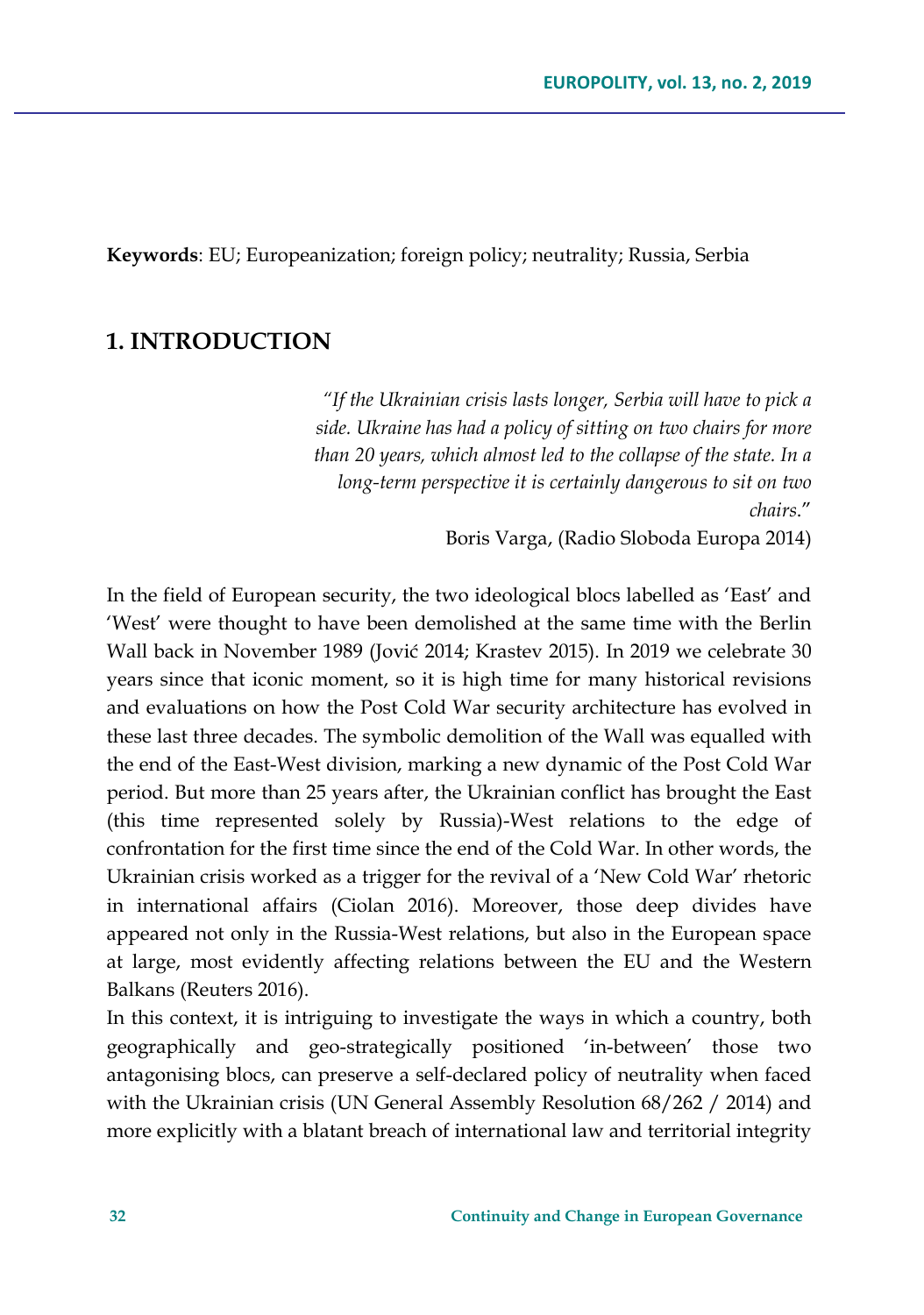– the annexation of Crimea. In this context, Serbia's position in the strained relations between Russia and the West is of particular interest for research. The main aim of the paper is to assess the impact of the conflict in Ukraine to be found in the main discourses around Serbia's foreign policy of balancing between its European perspective and maintaining its close ties with Russia. As such, the study takes Crimea's referendum from March 2014 as a turning point in testing Serbia's policy of neutrality as it was perceived by elites.

Since 2007, Serbia tried to promote a model of foreign policy based on maintaining an equal distance between Brussels and Moscow. Immediately after the annexation of Crimea, Serbia supported the territorial integrity of Ukraine. But at the same time, it abstained from voting in the UN vote that was meant to reaffirm the territorial integrity of Ukraine (De Luney 2014; Klion 2014). Although Serbia was criticized by the EU for this move, the country succeeded in maintaining its close relations with Russia in the last three years. In the view of many analysts, this episode is illustrative of Serbia's current 'balancing act' in foreign policy: forging a closer relationship with the EU on the one hand, while maintaining strong ties with its so-called 'historic ally' Russia on the other. In this context, the majority of analyses point towards the fact that, as the crisis between Russia and the West over Ukraine deepened after 2014, this balancing act became more difficult to sustain for Belgrade's leadership (De Luney 2014; Klion 2014). Most recently, Montenegro's decision to join NATO in 2017 – and Macedonia's readiness to discuss removing the remaining obstacles to accession – put Serbia's doctrine of military neutrality under growing pressure. In other words, neutrality is not that 'neutral' anymore.

In the current article, the metaphor chosen for describing Serbia's foreign-policy dilemmas portrays Belgrade as 'sitting on two chairs' (Radio Svoboda 2014). The aim thus is to explore the particular ways in which Serbia's policy of neutrality has been put to test by the events on Ukraine. Using Serbia as a case study of a neutral country confronted with a situation of conflict, which required a clearcut foreign policy positioning, the analysis focuses on the context, specificities and discursive claims that have characterised its foreign policy in the period 2014-2016. In response to external pressure to take a clear standpoint on the issue, Serb leaders explained their 'in-between' position as a result of their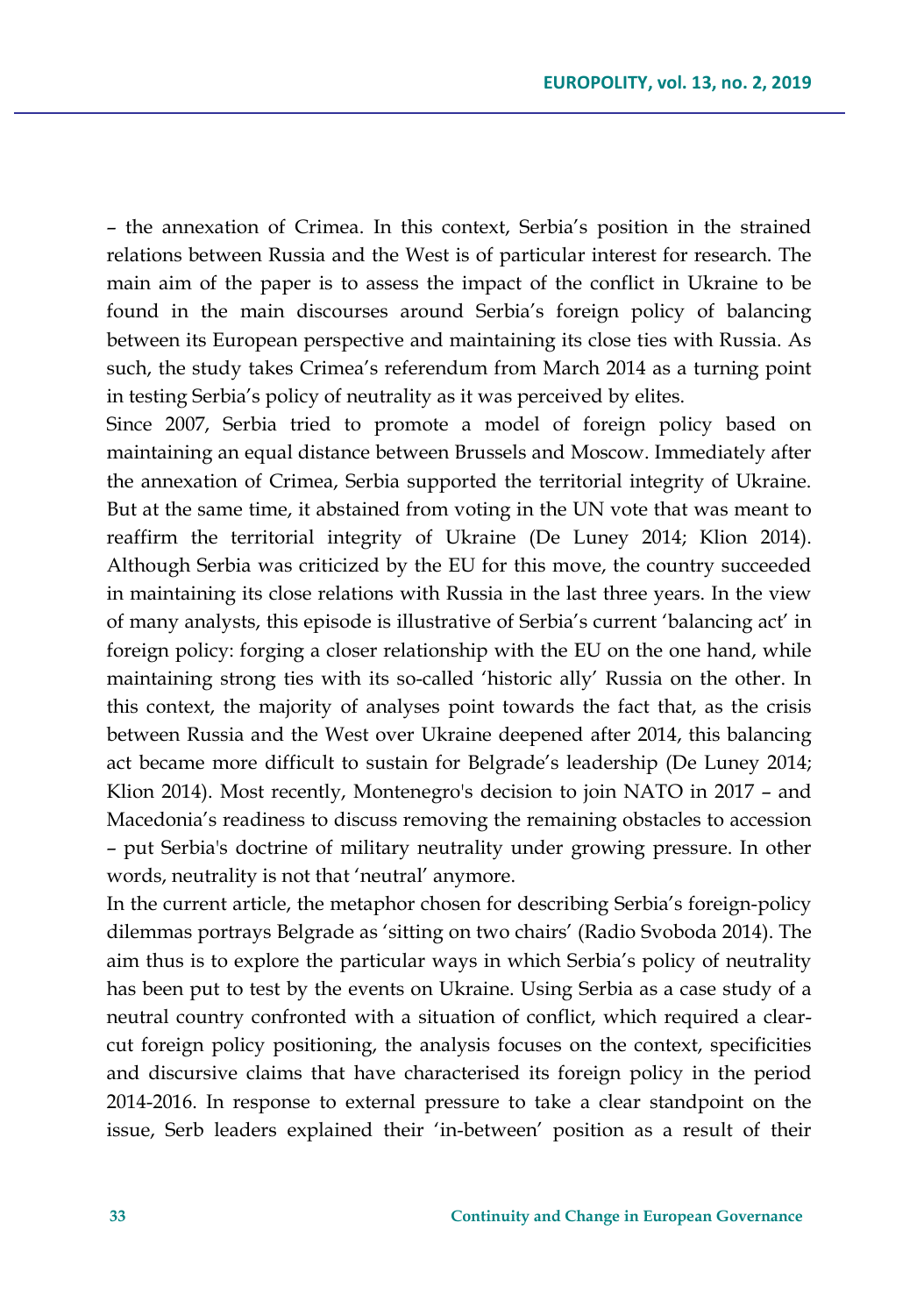policy of neutrality that does not allow them to take any sides in a conflict. I was particularly interested to explore by means of discourse analysis, which are the recurrent justifications for Serbia's actions in relations to the EU and Russia and how they are framed by experts' narratives. So the study raises the following questions: what does neutrality mean in the particular case of Serbia and how did it manifest along the last three years of the Ukrainian crisis?

For answering these inter-related questions, it is, however, important to look beyond a simple dichotomy of compliance and non-compliance with one side or the other (as the proponents of the 'New Cold War' thesis claim). Instead of looking at effectiveness and impact of Serbia's policy of neutrality in terms of its diverging yet complex security interests, a constructivist approach would rather critically reflect on the way Serbia's choices or alternatives in foreign policy decision making were framed in public discourse (not only by officials, but also reproduced in expert and academic analyses).

The study focused on the instrumentalization of clichés about Serbia's constant 'in-betweeness' (inherited from Tito's time and Yugoslavia's role in the nonalignment movement) and the constant indecisiveness between closer ties with Russia or/and the West which are the basis of its policy of neutrality. The most important challenge would be actually to question exactly this particular analytic framework – why should Serbia be faced with this strict choice in the form of 'either/or' and its foreign policy to be always judged in those antagonistic and simplistic terms? As such, the study takes Crimea's referendum from March 2014 as a turning point in testing Serbia's policy of neutrality as it was perceived by elites.

The article is organised as follows: first, the paper explains the analytic model used in the research, then it explores the various meanings attached to Serbia's neutrality in scholarly and policy debates. Next, it looks at how those meanings have been enacted in discourses and practices along the first three years of the Ukrainian crisis. For this purpose, the paper opted for conducting an interpretive discourse analysis.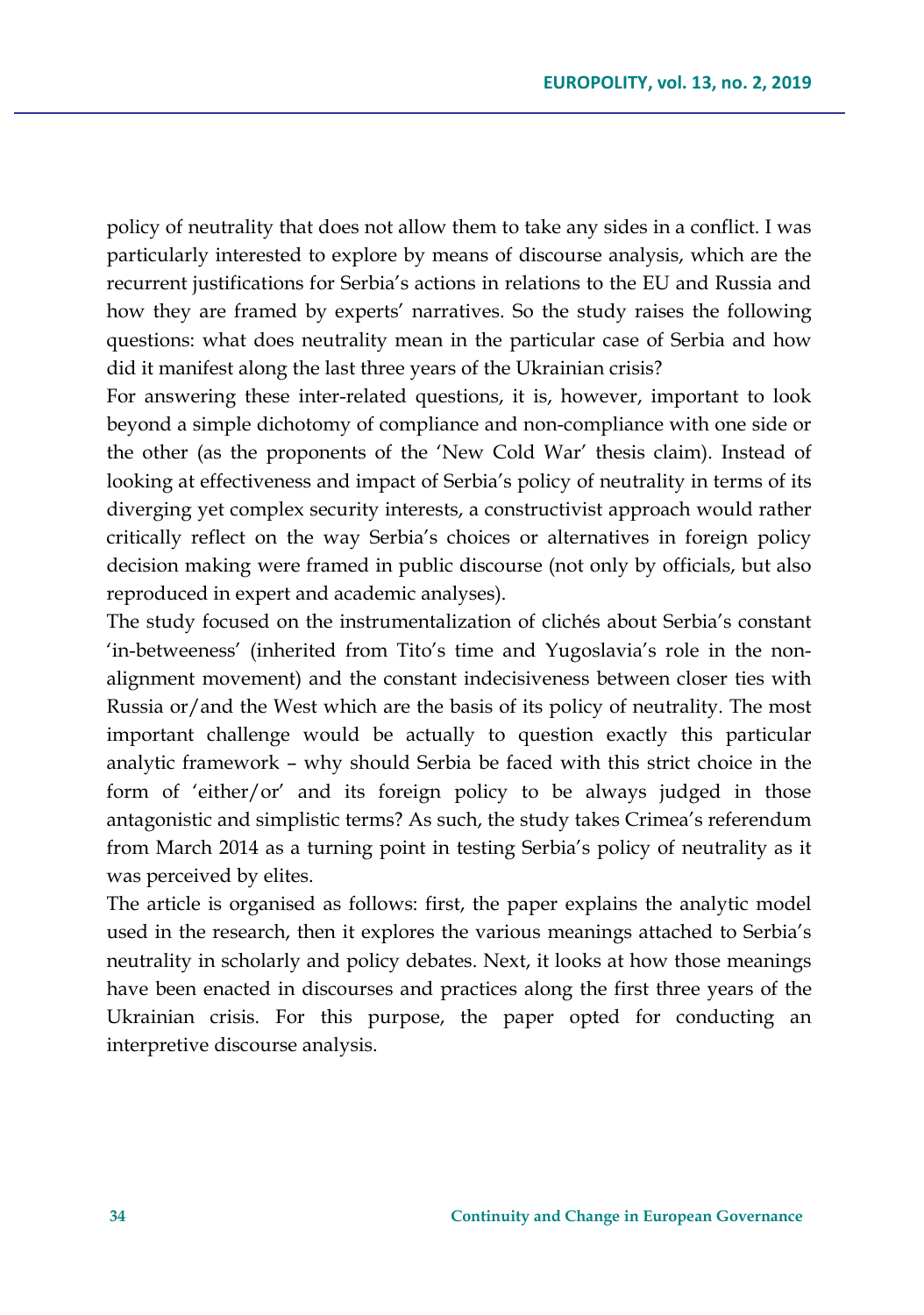#### **2. ANALYTIC FRAMEWORK**

The recent 'narrative turn' in International Relations Theory has greatly improved our understanding of how narratives influence state policy choices. A constructivist analysis usually looks at how international actors reveal their identity in the international arena in discursive interactions with other actors. There are notable constructivist authors who contributed to this topic, showing in a wealth of evidence-based studies 'the instrumentalization' of certain political contexts in order to legitimate foreign policy decisions. Jelena Subotić, for example, provided an interesting approach to foreign policy analysis especially in its case study of Serbia's change in foreign policy behaviour regarding the disputed status of Kosovo (Subotić 2016, 610-627). She argues that state narratives can and do guide and influence contemporary policy decisions, showing how myths are often mixed with objective facts in order to legitimate a certain view on international politics. This 'meaning-making' process reduces political space or debate and conflict into an area which can be fully controlled by the state apparatus that invokes that legitimating mechanism. In other words, justifying policy narratives are a form of state control over the 'symbolic' space of public opinion.

In a constructivist understanding, the meaning of a country's policy of neutrality in international affairs is given by the contextual elements. Political events, and various relations of powers and asymmetric encounters determine the exact content and practices of neutrality. Neutrality is thus understood as a result of interaction between a diverse set of actors. As such, it inextricably depends on the social perception and recognition of various stakeholders that are directly or indirectly involved in the process of 'meaning making'. Foreign policy narratives are often based on the ways in which direct observers of an international event look to the past to make sense of the present. International conflicts usually create a symbolic space for the promotion of various interpretations of political events, that interact in dynamic ways with their opinions and their stereotypes about domestic politics, foreign policy and a country's subjective history.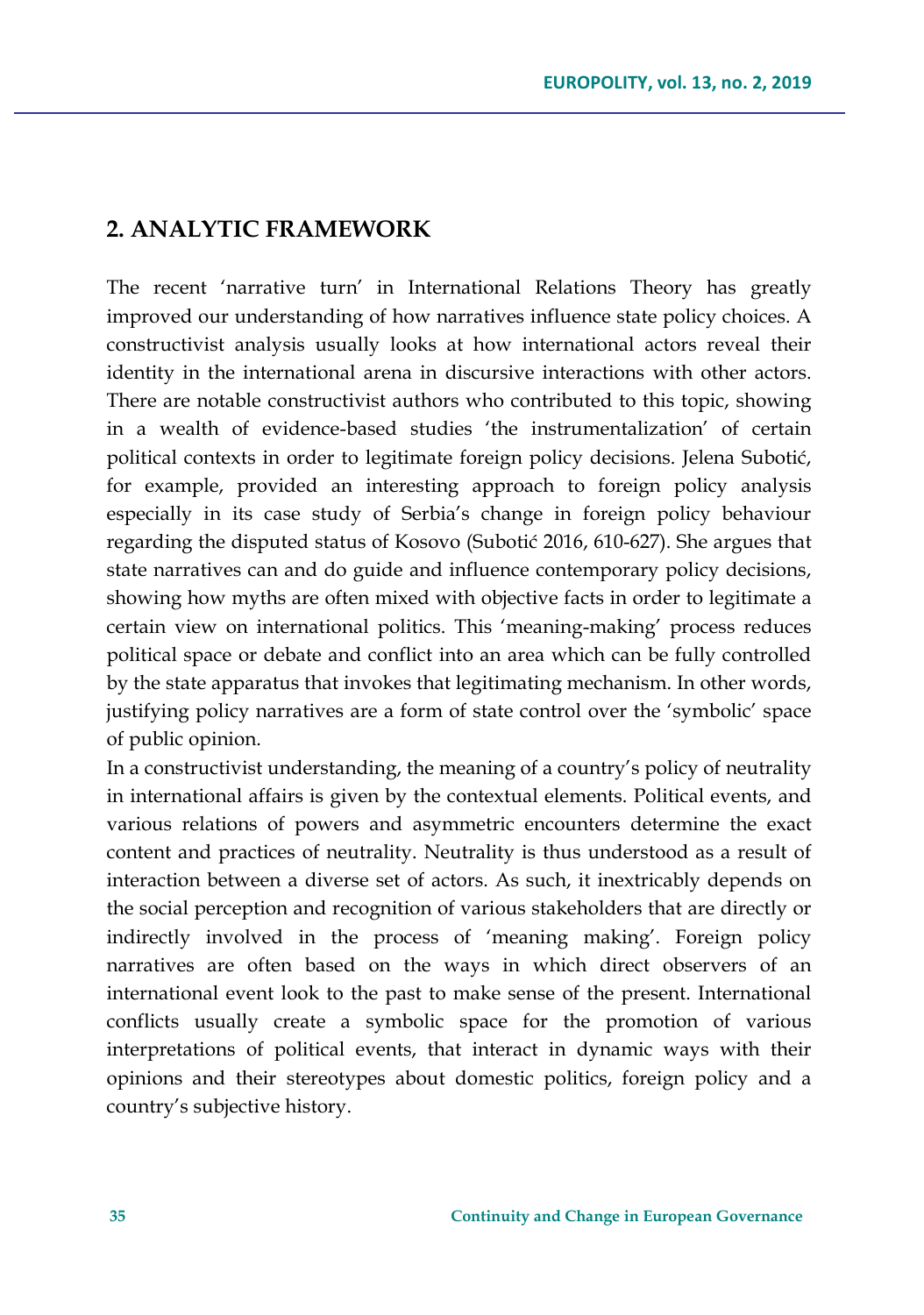As methodology, the study applies Dvora Yanow's method of interpretive policy analysis (Yanow 2006, 5-26) to various types of foreign policy discourses. This implies a 'back and forth' reading between 'policy or agency artefacts' as conveyers of meaning and 'context'. As such, the study provides a discourse analysis on Serbia's justifications for its 'neutral' position in the Ukrainian conflict. From an interpretative point of view, the way in which policy alternatives are being framed in a public discourse is crucial for determining a certain policy decision and for promoting a dominant perspective on a certain policy issue (Yanow 2006). Those elements directly influence policy practices. Based on those premises, the analysis developed in three stages:

The first phase of discourse analysis aimed at distinguishing the main patterns of Serbia's positioning in the Ukrainian conflict. The desk research focused on gathering major public statements of state representatives (the president, the prime minister and the foreign policy minister and, in some cases, other relevant political figures) as they were enacted in correlation with the main political events in Serbia between 2014-2016. In the second phase, I focused on the main reactions to those legitimization discourses and I selected expert analysis and opinions from relevant think tanks and media outlets that have covered the topic. In this stage, the analysis looked at how those events were framed in official discourses. And in theend, for the triangulation of the main interpretations, as indicated in Yanow's model, I conducted field research indepth interviews with experts from Belgrade to complement the main discursive patterns that described Serbia's continuous balancing between EU and Russia. The main question that guided my field research interviews was: "Was the Ukrainian crisis a trigger for any shift in Serbia's foreign policy?" The last stage of final interpretation of the findings focused on how different actors perceived those moments in order to illustrate how a neutral country's positioning in a conflict can be challenged by the influence of powers involved/or interested in influencing the conflict.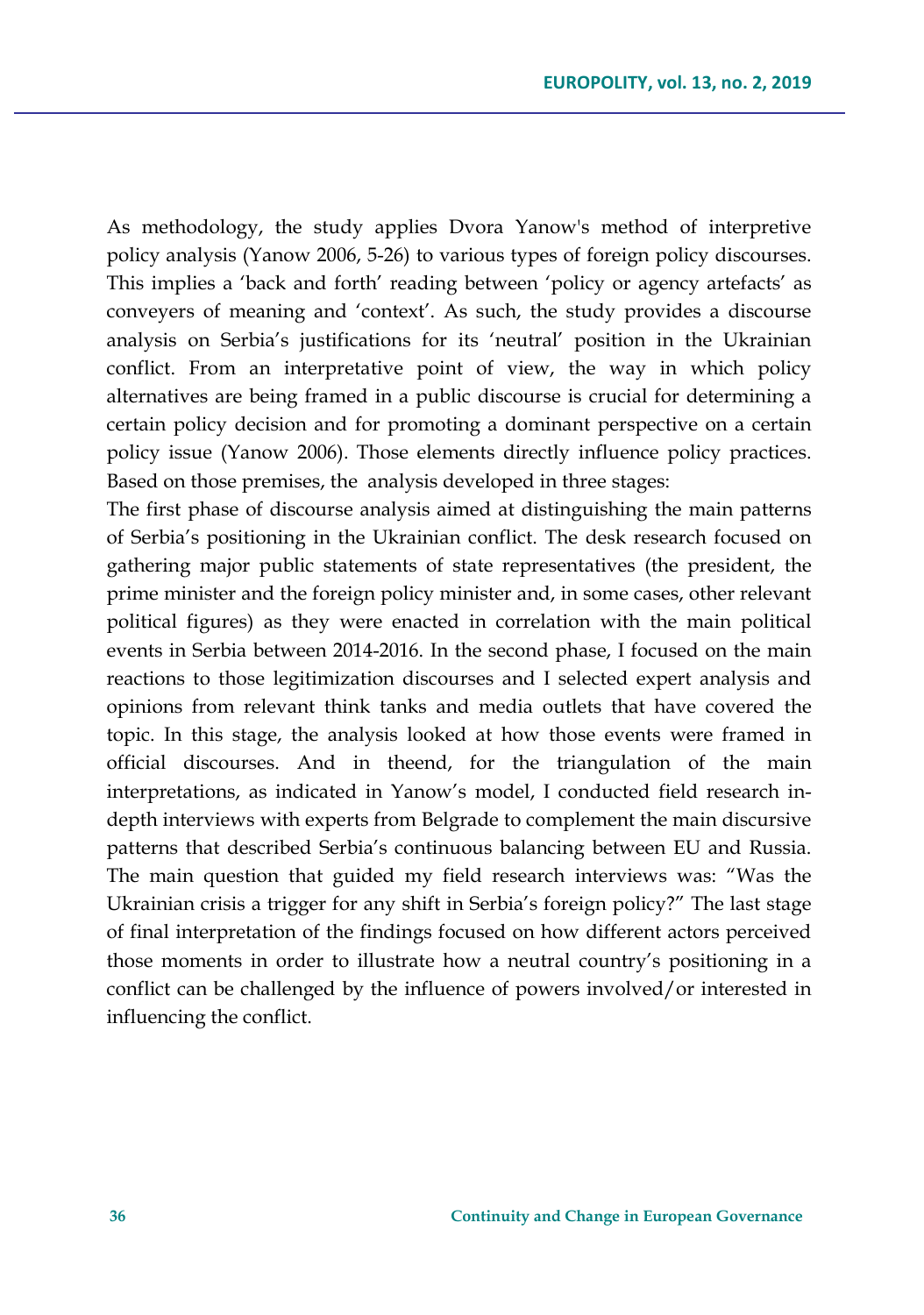#### **3. CONTEXTUALIZING SERBIA'S POLICY OF NEUTRALITY**

Neutralism or the 'policy of neutrality' is a foreign policy position wherein a state intends to remain outside of conflicts and not to take sides with countries that are directly engaged in a conflict. The concept bares both political and legal connotations, that had changed in time (Bring 2013, 21-27). In 2007, Serbia declared itself as a "neutral state" through the 'Resolution of the National Assembly on the protection of sovereignty, territorial integrity and constitutional order of the Republic of Serbia', but until today, no strategy on how it should be applied has been presented in any official state document. Therefore, the political and legal implications of this notion for Serbia remains open. Different other countries declared neutral, like Denmark, Sweden, Finland, Ireland, Switzerland or more recently Moldova and Turkmenistan. The main dissenting view about this policy is that the it primarily served peacetime purposes, including domestic politics, and that it would not have worked in a war or an open conflict. Since Switzerland was declared as neutral in 1815, different approaches have emerged, ranging from "active neutrality" to "Cold War neutrality" (Bring 2013, 21). The main problem is that the concept of neutrality is very broad. This is an argument to tackle the subject by focusing mainly on the *politics* inside Serbia's policy of neutrality. For that purpose, one needs to explore the main features of Serbia's neutrality.

One important element is its positioning regarding NATO. It is well-known that Serbia is the only country in the Balkans that is neither a NATO member, nor a candidate to join. The majority of states in Serbia's vicinity are now already members of NATO – Romania, Bulgaria, Albania, Croatia and – most recently – Montenegro. But Serbia's relations to the West is complicated mainly because of the NATO intervention and the bombing of Serbia and the Western support of Kosovo independence. All this goes in favour of Russia, which has in the recent years intensified its interest in the Balkans. The key narrative that has been used to justify this policy is the trauma of NATO intervention in 1999 and the ensuing secession of Kosovo, but also the close relationship with the Russian Federation. Another important element is the fact that Serbia has been also heavily criticized and stigmatized by the West for its role in the wars for the dissolution of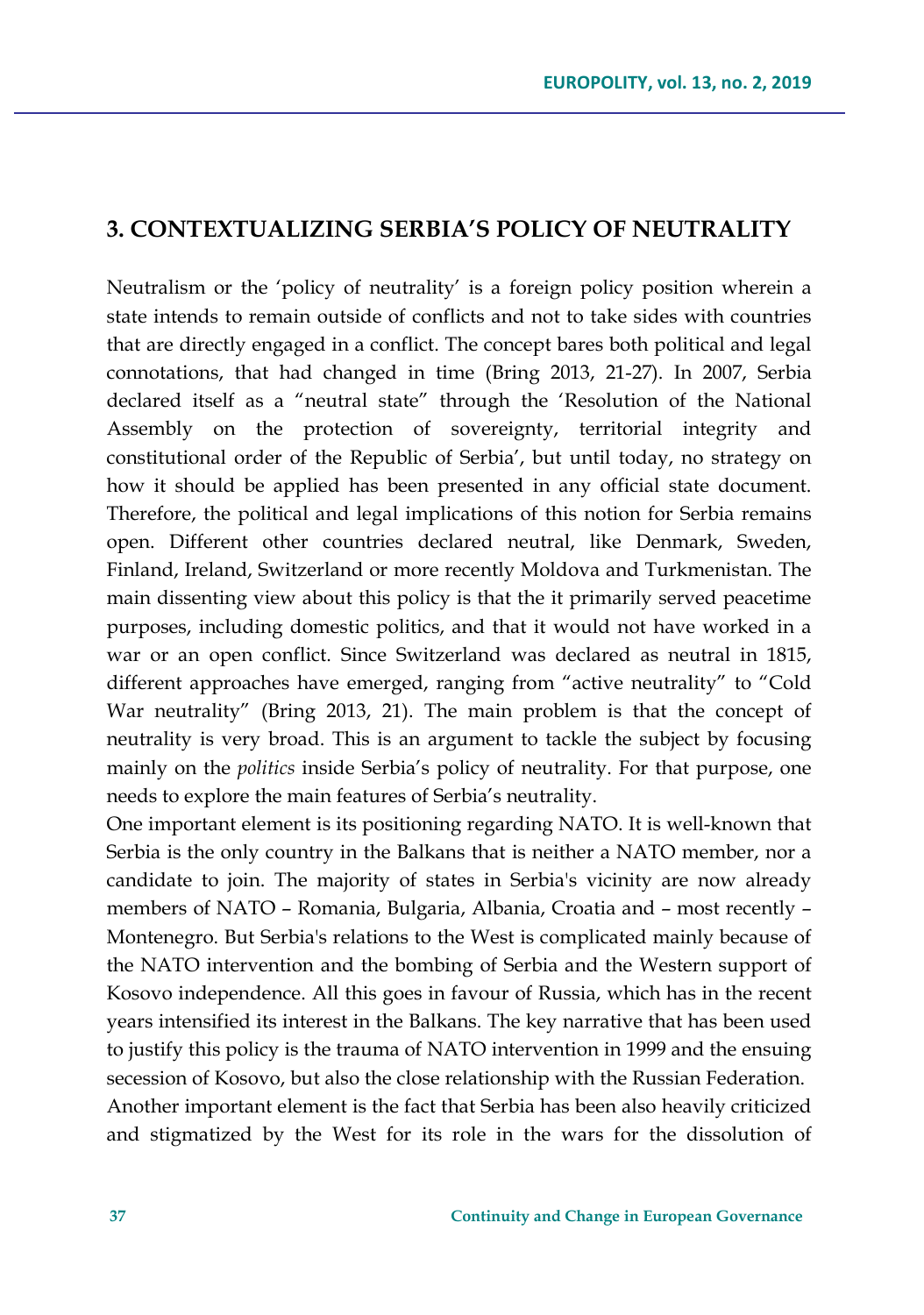Yugoslavia. This created a supplementary stimulus for analysts to focus on the main reasons behind Serbia's decision to be 'neutral'. Serbia's neutrality on events in Georgia and Abkhazia (2008) and most recently in the Ukrainian conflict (2014-2016) was often analysed as an instance of its ambiguous foreign policy alignment between Russia and the EU. The status of Kosovo and its unilateral declaration of independence in 2008 have been presented as the main factors determining Serbia's foreign policy over the past decade. On the same note, Russia's rejection of Kosovo's declaration of independence and its veto at the UN Security Council, along with its request of an advisory opinion on the legality of this action by the International Court of Justice (ICJ) back in 2010, were considered the two main actions that facilitated Serbia's rapprochement with Russia. Those elements were connected with the fact that, from 2008 on, Serbia and Russia have increasingly cooperated by coordinating their positions on international issues and by signing a series of agreements covering economic, strategic and foreign affairs issues. But as an official candidate for EU membership from 2012, Serbia is expected to gradually to align its foreign and security policies with the EU, particularly since accession negotiations were opened in January 2014. Several analysts interpreted Serbia's acts of balancing in recent years as a pragmatic policy, pointing towards the fact that it "seems to be exploiting uncertainties in order to maximize its gains in its negotiations with both sides" (Montes Torralba 2014). But this duality is seen by many as incompatible with the policy of neutrality, and many experts advocate for abandoning this ambiguous position and for a clear choice by Serbia for either one side or the other.

Already in 2014, scholars raised this fundamental question – Why did Serbia decide to take a neutral position in the face of a blatant violation of the territorial integrity of a UN member state and in spite of virtually unanimous European opposition? Ejdus has argued that the ongoing crisis in Ukraine has amplified an existing conflict between two powerful collective identity narratives in Serbia: the one of belonging to Europe and the other of brotherhood with Russia (Ejdus 2014). He explains that to cope with this internal identity conflict and to reduce the cognitive dissonance thus created, Serbia adopted a neutral policy as "a form of avoidance". Ejdus argues that "the ongoing crisis in Ukraine has amplified an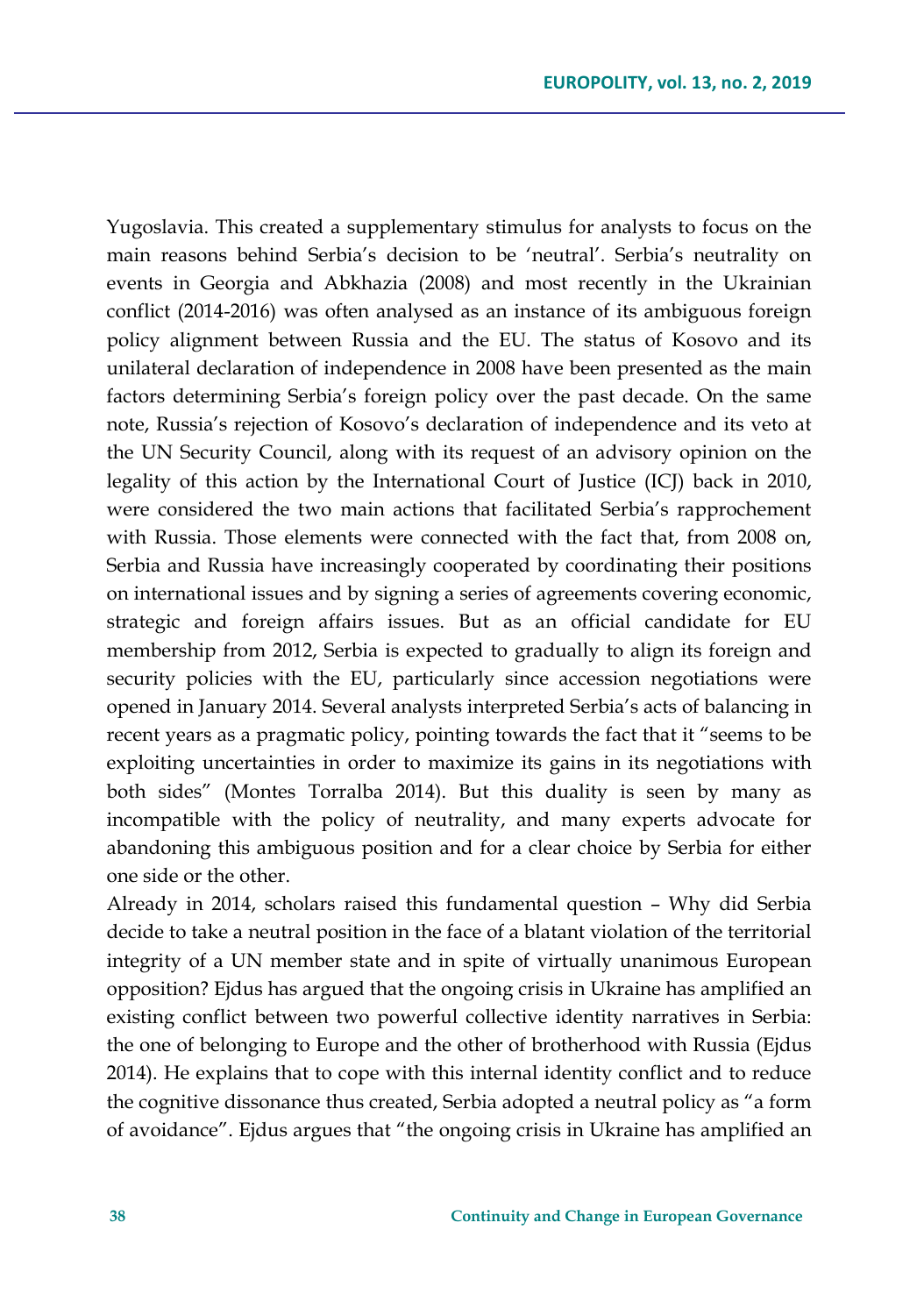existing conflict between two powerful collective identity narratives in Serbia: the one of belonging to Europe and the other of brotherhood with Russia. To cope with this internal identity conflict and to reduce the cognitive dissonance thus created, Serbia adopted a neutral policy as a form of avoidance" (Ejdus 2014, 342). The reasons why Serbia feels connected to Russia relies on very strong symbols, which are dominating in media discourses in the last years: "the common Slavic identity, the shared anti-NATO stance that is firmly anchored in the Serbian consciousness as a result of the humiliating 1999 bombings, and Russia's current 'fraternal' support on the Kosovo question"(Ejdus 2014, 362). At the same time, Đorđević showed that "Russian oligarchs' businesses, backed by the state, have penetrated a number of Balkan economies and the Kremlin has come to exert considerable influence in these countries. Now, the Ukraine crisis has transformed the strategic calculus for the European Union, which has thus far been the dominant partner for Balkan governments. The side-effect of accepting Russian investment is increasing energy dependence and strengthening of shady business models that undermine both EU and NATO accession in the region" (Đorđević 2014). By examining competing linkages/leverages, Nelaeva and Semenov acknowledged the importance of the interplay between powerful actors in determining Serbia's foreign policy decisions (Nelaeva & Semenov 2016). In the literature it was also proved that neutrality does not appear much compatible with the Common Security and Defence Policy – CSDP (Litavski 2012.). Torralba discussed **"**the ambiguity of Serbia's position" and also argued that "Serbia's behaviour seems to bedriven by the logic of maximizing its gains and using Russia as a way of maintaining the EU's interest in enlargement" (Montes Torralba 2014). Radeljić argued that "post-Milošević Serbia has been seriously affected by the presence of and continuous debates about the politics of alternatives. Such a trend has been closely associated with the divisions that characterize the representatives of the political elite expected to deal with and resolve crucial questions that will determine Serbia's future" (Radeljić 2014).

All those analyses point towards the fact that Serbia's position in the Ukrainian crisis was contrasting with the expected position of an EU candidate country – alignment with EU foreign policy including economic sanctions. Although the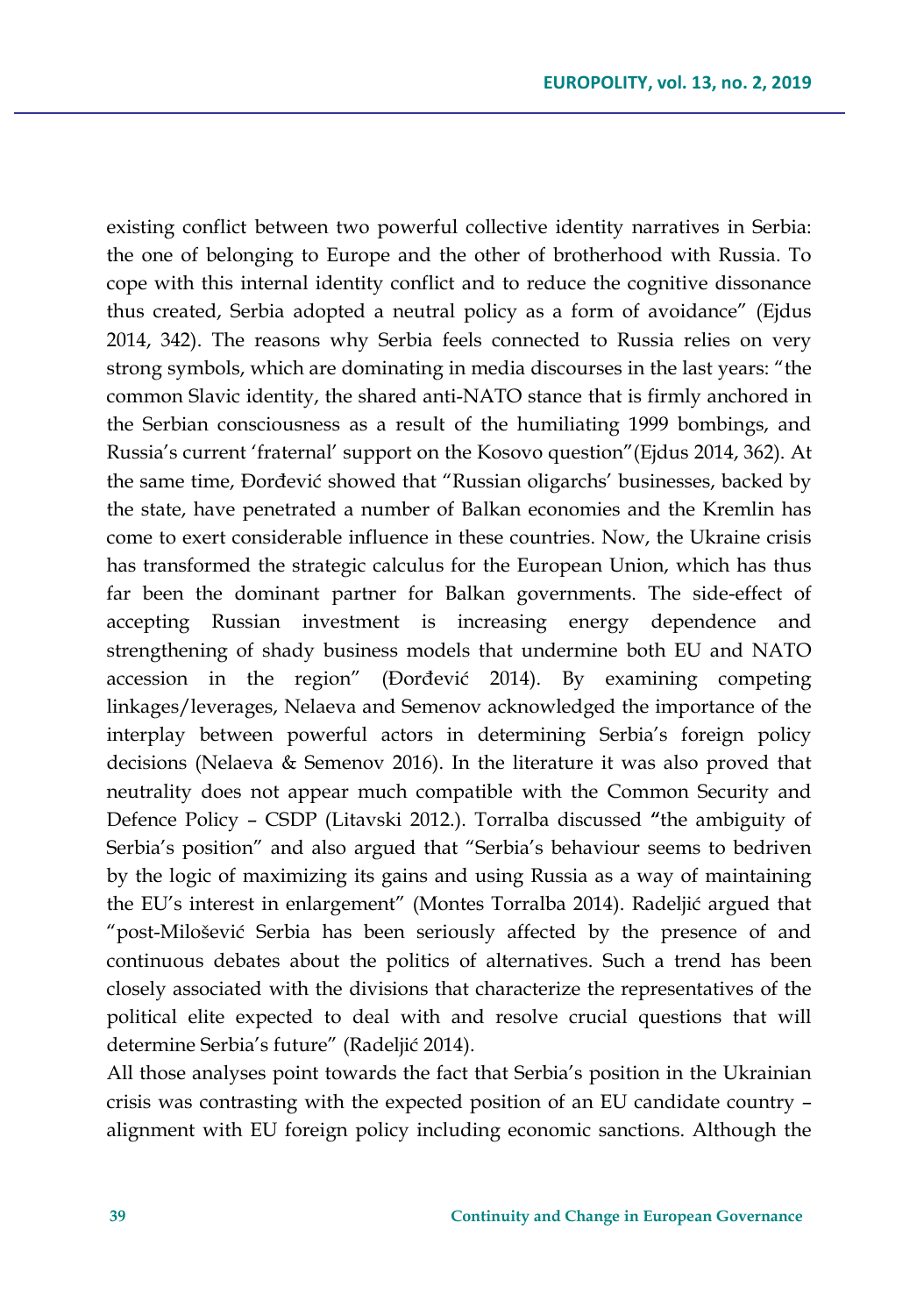EU showed some understanding for this Serbian position (Balkan Insight 2015), it clearly stated that Serbian foreign policy will have to follow European in order for Serbia to become full member of the EU. All in all, it was argued that especially after 2014, Serbian neutrality is not seen only as a tool to remain outside military alliances (namely NATO), as initially, but it became also a tool not to interfere in the conflict between the EU and Russia concerning the crisis in Ukraine by preserving the *appearance* of neutrality. All those arguments from the literature clearly point towards an "asymmetric neutrality" (Nya Tider 2016) and the next section aims to identify its features in the chronology of events that marked Serbia's foreign policy between 2014 to 2016.

## **4. 'SITTING ON TWO CHAIRS'? SERBIA'S FOREIGN POLICY AFTER THE ANNEXATION OF CRIMEA**

a.Major challenges in 2014

The year 2014 can be considered as a turning point in international relations and it remains a year with strong impact on Serbia' foreign policy. It was a very challenging year, abundant in uses and misuses of historical memory. First, there was the centenary of the beginning of the First World War, which erupted in the Balkans. Second, following the May parliamentary elections, it brought a brand new institutional reshuffling in Brussels and the EU appointed its new leadership for the next 5 years. And third, there was the spread of violence, insecurity and political turmoil in Ukraine, that reached its peak with the illegal annexation of Crimea and the current destabilization in Eastern Ukraine.

As a result of the European Council decision in June 2013 (to open accession negotiations with Serbia), on 21 January 2014, the 1st Intergovernmental Conference took place, signalling the formal start of Serbia's accession negotiations. Just one month after, the turbulences in Crimea started. On 18 March 2014, the Autonomous Republic of Crimea and the City of Sevastopol were illegally annexed by the Russian Federation. Till this day, EU's position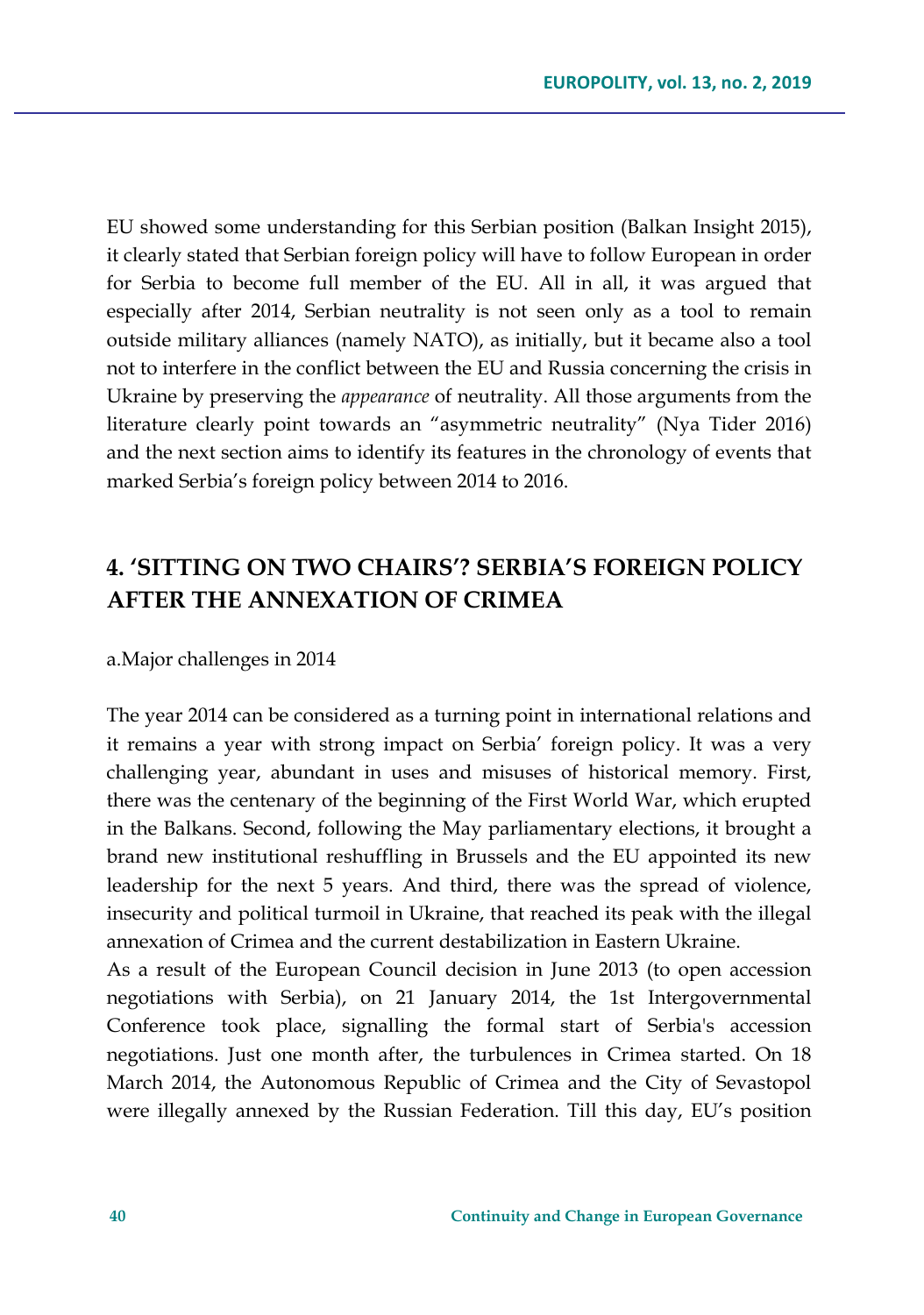remained the same in condemning the annexation of Crimea as illegal (EEAS 2017, 17) The EU candidate countries Montenegro and Albania have immediately aligned themselves with the EU Council Decision 2014/151/CFSP implementing Council Decision 2014/145/CFSP concerning restrictive measures in respect of actions undermining or threatening the territorial integrity, sovereignty and independence of Ukraine, but not Serbia (European Council 2014).

The referendum in Crimea in March 2014, but mainly the legitimizing claims in Vladimir Putin's speech in front of the State Duma on 18 March, in which he drew the parallel between Kosovo and Crimea, placed Serbia in a difficult position. Moreover, Serbia was in the middle of its electoral campaign. The Treaty on Accession of the Republic of Crimea to Russia was signed between representatives of the Republic of Crimea (including Sevastopol, with which the rest of Crimea briefly unified) and the Russian Federation on 18 March 2014 to lay out terms for the immediate admission of the Republic of Crimea and Sevastopol as federal subjects of Russia and part of the Russian Federation. It was ratified by the Federal Assembly by 21 March. Just three days after, on 24 of March 2014, ceremonies were held across Serbia but also at the memorial at Strazevica, to remember the victims of the NATO campaign to drive Serb forces out of Kosovo (Balkan Insight 2014). Three days after that event, on 27 March 2014, Serbian deputies did not take part in the UN General Assembly vote on a resolution on Ukraine's territorial integrity, which proclaimed Crimea's joining Russia invalid (United Nations 2014).

After the parliamentary elections in April 2014, Aleksandar Vučić's Serbian Progressive Party won 158 out of 250 seats in Parliament and formed a ruling coalition with the Socialist Party of Serbia. Consequently, on 27 April 2014, Vučić officially became the Prime Minister of Serbia. EU reacted promptly, with its foreign affairs chief Catherine Ashton visiting Serbia just the next day after the forming of the new Serbian government (on 28 April). This visit was followed by the one of Štefan Füle, EU Commissioner for Enlargement on 5 May 2014 in order to show support for the country's European accession process. In the beginning of May 2014, Belgrade received also the visit of Sergey Naryshkin, Chairman of the State Duma, who is on the list of EU and American sanctions.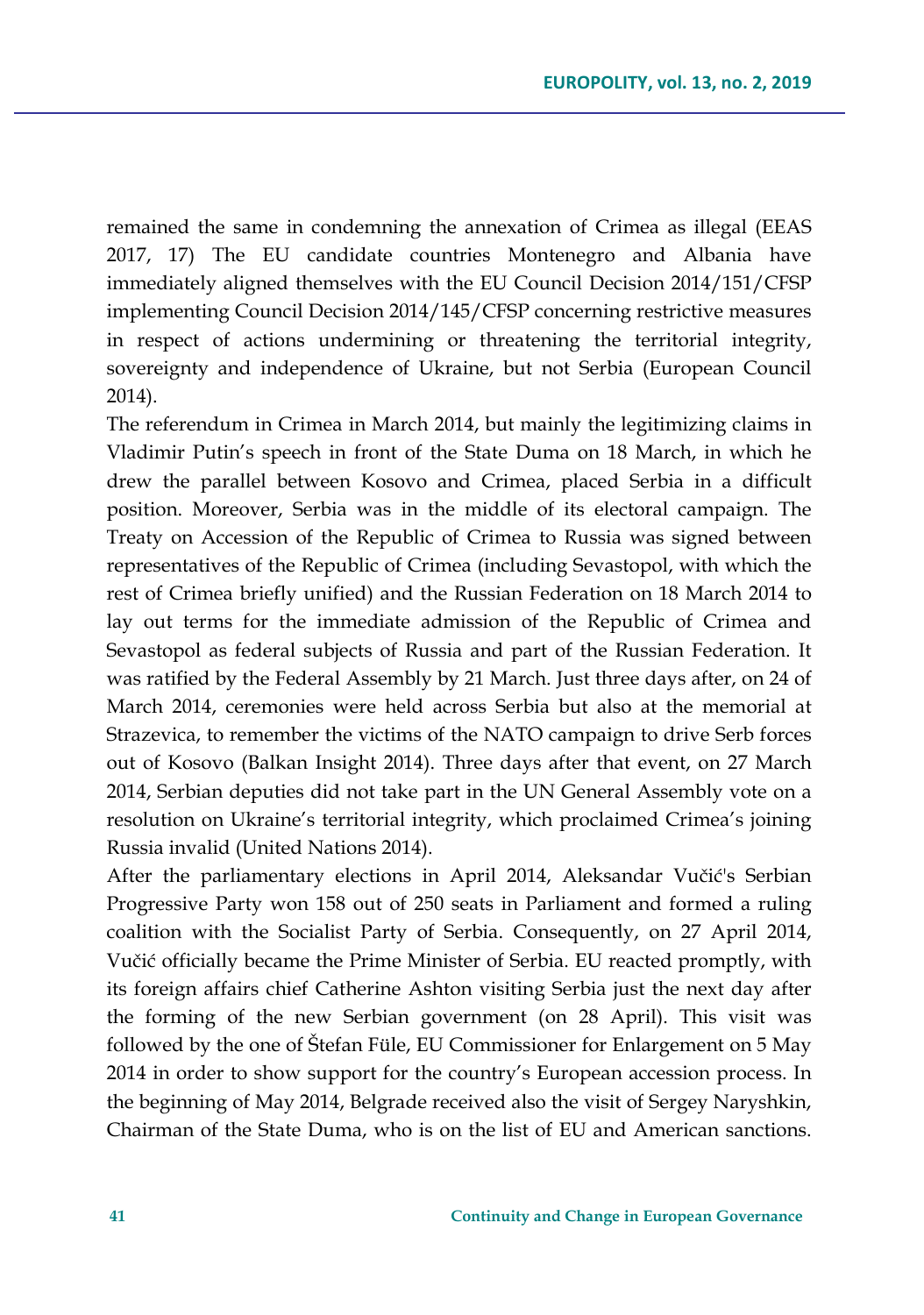He was welcomed by President Tomislav Nikolić, gave a speech at the Serbian National Assembly and at the University of Belgrade focusing on the good relations between Serbia and Russia. He expressed gratitude to Serbia for refusing to back the anti-Russian resolution and for not backing down before pressures that aimed to have sanctions adopted for Russia which are, as he said, completely illegal (Milić 2014).

A week after those visits, Serbia was hit by continuous, heavy rainfall, commencing on 13 May. States of emergency have been declared in parts of Bosnia and Serbia after the heaviest rain and worst floods in the region for more than a century (Reliefweb 2014). This natural disaster had its own geopolitical twist. The Russian authorities have sent at least three humanitarian aid convoys to victims of May 2014 floods. The EU also reacted promptly, and created the EU Assistance for Flood Relief in Serbia Programme. Compared to all other donors, the European Union provided the largest assistance for the flood relief in Serbia with EUR 30 million from the Instrument for Pre-accession (IPA) 2012 (European Commission 2015). Even faced with this difficult domestic problem, Serbia's geopolitical 'double game' continued. Despite EU's money, images of Russian humanitarian convoys have received extensive coverage in the mainstream media (Szpala 2014). Analysts observed that during the floods in Serbia the image of Russian soldiers rescuing victims was used by the Serb media to exemplify the close relations between the two countries (B92 2013).

Next, Prime Minister Vučić's June 2014 visit to Washington, DC and on 8 July 2014,the Serbian prime minister visited Moscow (Kremlin 2014a). Many considered this a preparation for Vladimir Putin's visit in Serbia from later that year, in October 2014. This was followed by the visit of US Assistant Secretary of State for European and Eurasian Affairs, Victoria Nuland on July 14, 2014, who visited Belgrade and reaffirmed America's public commitment to supporting Serbia's aspirations towards EU membership (InSerbia 2014). Then, at the end of July 2014, AleksandarVučić informed the society and the members of Serbian parliament that the country was in a really difficult situation. He emphasized that it is the parliament who needs to decide whether to follow the European Union and impose new sanctions on Russia or not. Vučić mentioned on that occasion that Serbia could not survive another round of gas price increases and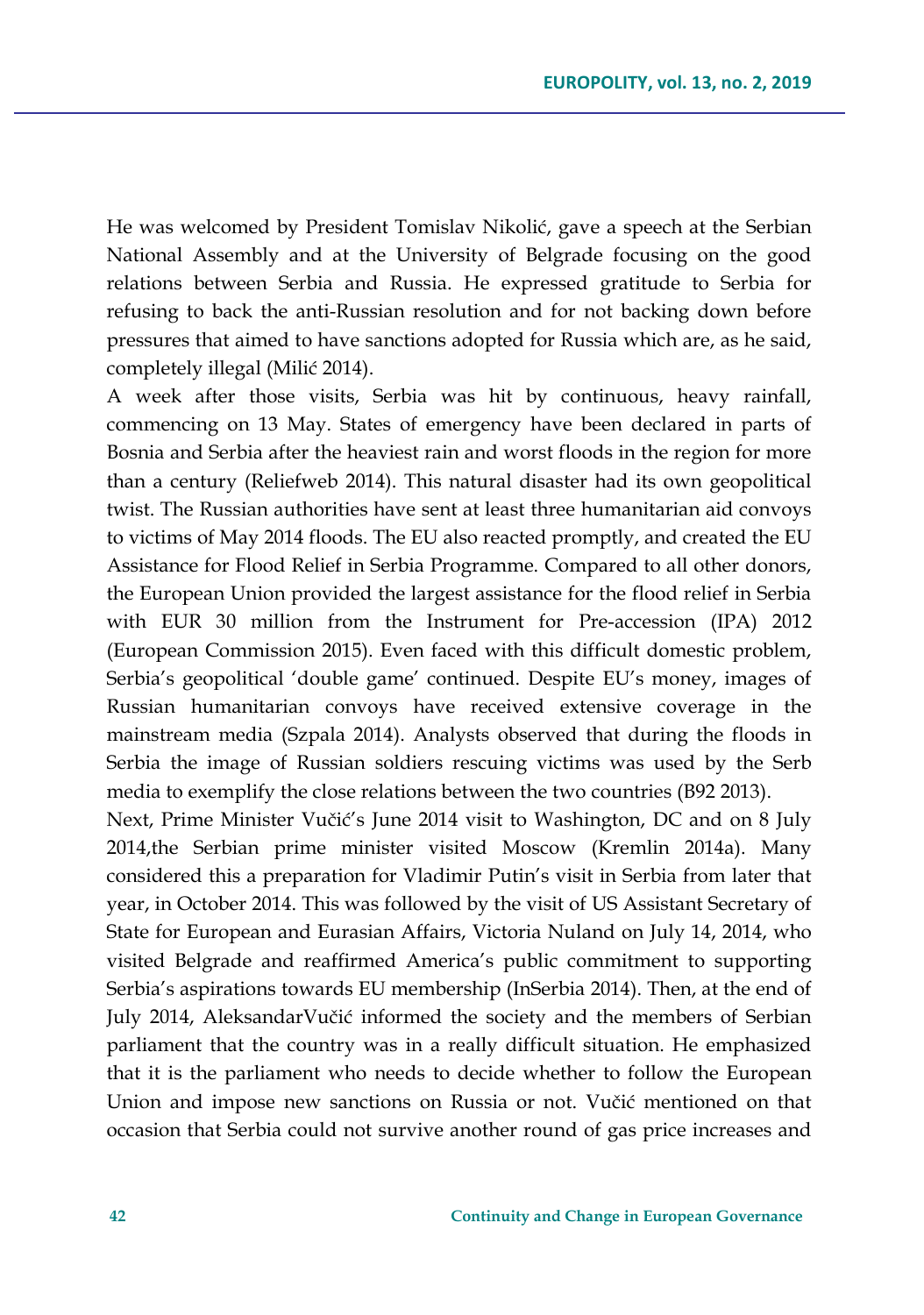although membership in the EU is Serbia's foreign policy objective, it needs to pursue its own national interests above all (Milić 2014).

Further on, in an interview for CNN in August 2014, the Prime Minister Aleksandar Vučić, reiterated that his country "supports and respects the territorial integrity and sovereignty of Ukraine and Crimea as a part of Ukraine." He added that at the same time, however, Serbia "did not" impose sanctions against Russia (CNN Amanpour 2014). With this occasion he also referred to the ceremonies that are taking place across Europe to mark 100 years since the outbreak of World War I: "As you know, a Serbian guy triggered that First World War, Gavrilo Princip," Prime Minister Vučić said. "That's the reason that … we are striving for peace … not to cause any more problems; not to be a part of the problem, but to be a part of the solution" (CNN Amanpour 2014).

Soon after, the Juncker's Commission was just forming and they also tackled the subject of Serbia's position. On 30 September 2014 Johannes Hahn, at that time the EU's neighbourhood and enlargement negotiations commissioner-designate, declared that Serbia needs to carefully consider its refusal to support EU sanctions against Russia if Belgrade hopes to join the European Union. Hahn made the remarks to the European Parliament during a hearing on whether to confirm his appointment as enlargement commissioner. Hahn told the European lawmakers that if Belgrade "is moving towards accession, the signal will have to be the right one" on sanctions against Russia (Radio Free Europe 2014a).

On 16 October 2014 Putin visited Belgrade and attended a military parade on a scale that has not been seen in the region since the Cold War (BBC News 2014). Ahead of his visit to Serbia, on 15 October 2014 Vladimir Putin gave an interview to the leading Serbian daily *Poltika*. He mentioned both the 2013 Interstate Declaration on Strategic Partnership between Russia and Serbia, and also the Russian-Serbian Humanitarian Centre in Niš has taken part in disaster response operations in the Balkans on several occasions. He also outlined that Russian rescuers helped to evacuate people during the severe floods in May the same year (Kremlin 2014b). He finally underlined that "Serbia has always been and still is one of Russia's key partners in southeast Europe. Our nations are united by centuries-long traditions of friendship and fruitful cooperation. Their development is fostered by common interests in such spheres as politics, the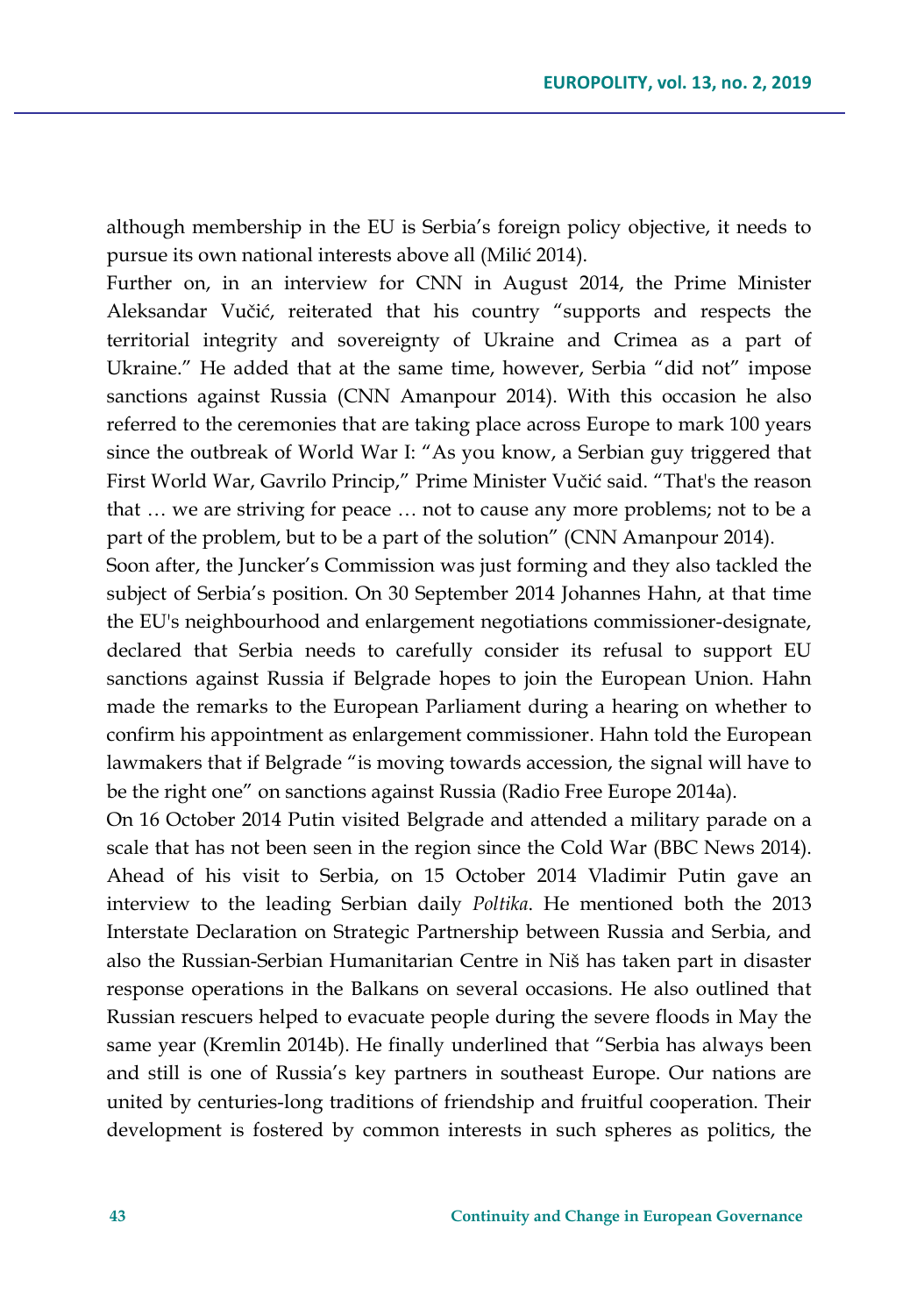economy, culture and many others" (Kremlin 2014b). This was Serbia's biggest military parade since the Yugoslav era to commemorate the 70th anniversary of the liberation of Belgrade by the Red Army. With this occasion Vladimir Putin received Serbia's highest honour from his counterpart, Tomislav Nikolić. The award of the Order of the Republic of Serbia is a token of Belgrade's desire to maintain its ties with Moscow, even though it formally opened negotiations to join the European Union in January. This reaffirmation of Russian-Serbian ties, at an event to celebrate the alliance in two world wars, had been heavily commented in the media.

Serbian-Russian close ties continued. On 14 November 2014 the first-ever joint Serbian-Russian military exercises have been held at the Nikinci military testing ground outside Belgrade. Under the 2010 agreement, Russia and Serbia opened a joint centre in the southern town of Niš, about 100 kilometres from the border with Kosovo, with the stated purpose of responding to natural disasters. On November 10, the website of RT (formerly Russia Today) posted a story on the drill, complete with a video showing Russian armoured personnel carriers being airdropped into the testing ground from an Ilyushin Il-76 cargo plane (Radio Free Europe 2014b).

Only a few days after that, on 20 November 2014 Johannes Hahn made his first visit to Belgrade. The newly designated European Commissioner for Neighbourhood Policy and Enlargement Negotiations' trip was marked by support for the process of Serbia's accession to the EU, and to the reforms on that road, while Hahn expressed understanding for the sensitive issue of Serbia's alignment with the EU's decisions on Russia (Poznatov 2014).

The last month of this troubled year brought a new game-changing news that directly affected Serbia's foreign policy narrative – in December 2014 Moscow abruptly terminated the South Stream natural gas pipeline project (Reuters 2014). The abandonment of the South Stream project was perceived as "a blow to poor Eastern European countries like Bulgaria and Serbia — through which the pipeline would run — both for the construction jobs that the work would mean for their economies and for the energy transport fees they hope to reap from the finished pipeline" (Szpala 2014) The abandonment of the project has astonished the Serbian government and challenged the strategy for the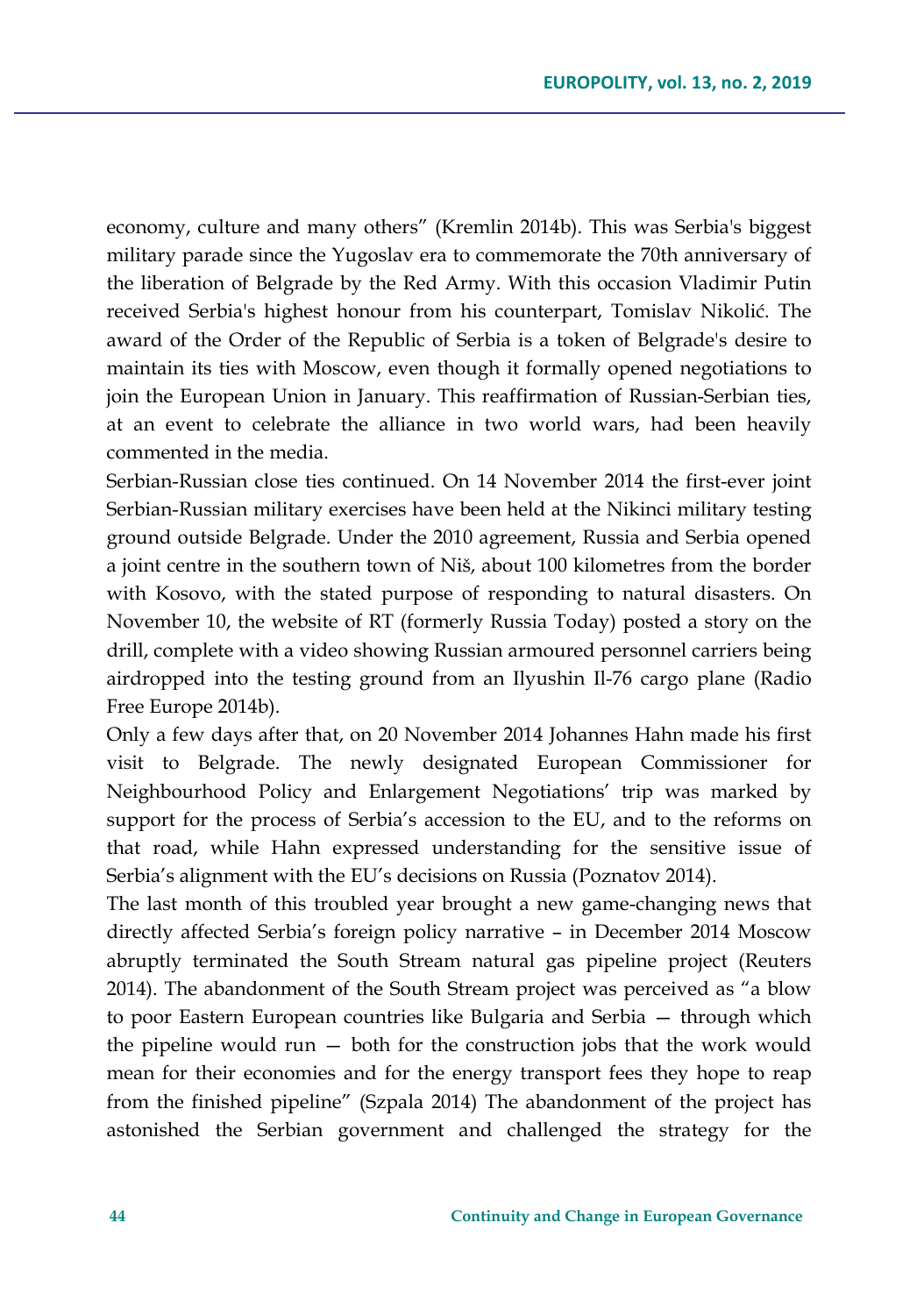development of the energy industry in co-operation with Russia. The disappointment in Belgrade is even larger because it is commonly believed that Serbia sold the main refinery company (NIS) to Russia below market price in exchange for theconstruction of South Stream, since its construction would have secured Serbia a strategic role in the region.

Looking at this panorama of events that succeeded during the entire year 2014, one may interpret the various statements and symbolic gestures both towards Russia and the West as inconsistencies in Serbian foreign policy, not compatible with its proclaimed 'neutral' position.

b.Subsequent Challenges for 2015 and 2016

In the fall of 2011, Switzerland and Serbia had teamed up and successfully campaigned for a "double chairmanship" of the Organization for Security and Co-operation in Europe (OSCE) for the years 2014 (Switzerland) and 2015 (Serbia). Yet, at that time, the two countries that activated the neutrality policy could not have1 imagined that under their 'tandem chairmanship', the OSCE would play a central role in the biggest geopolitical crisis in Europe since 1990. In the Ukraine Crisis, the OSCE 'resurrected', as it suddenly played a leading role after having almost lapsed into irrelevance in the years before. Because of the OSCE's bridge-building and dialogue facilitating role in the Ukraine Crisis, the 2015 Serbian Chairmanship is particularly important for offering a special dynamic and space of affirmation of Serbia's foreign policy balancing acts and it deserves a special attention. Already in November 2014, the OSCE Secretary General Lamberto Zannier declared he expected Serbia to be a constructive

 $\overline{a}$ 

<sup>1</sup> The Conference for Security and Co-operation in Europe (CSCE) was created to serve as a bridge between East and West – a confidence building project during a period of heightened Cold War tensions. Over time it transformed from a Conference to an Organization, developing its own *acquis* of principles and commitments, institutional arrangements, and a sophisticated toolbox, which includes field operations and autonomous institutions. Today, the Organization for Security and Cooperation in Europe (OSCE) is the world's largest and most inclusive regional security organization under Chapter VIII of the Charter of the United Nations (UN).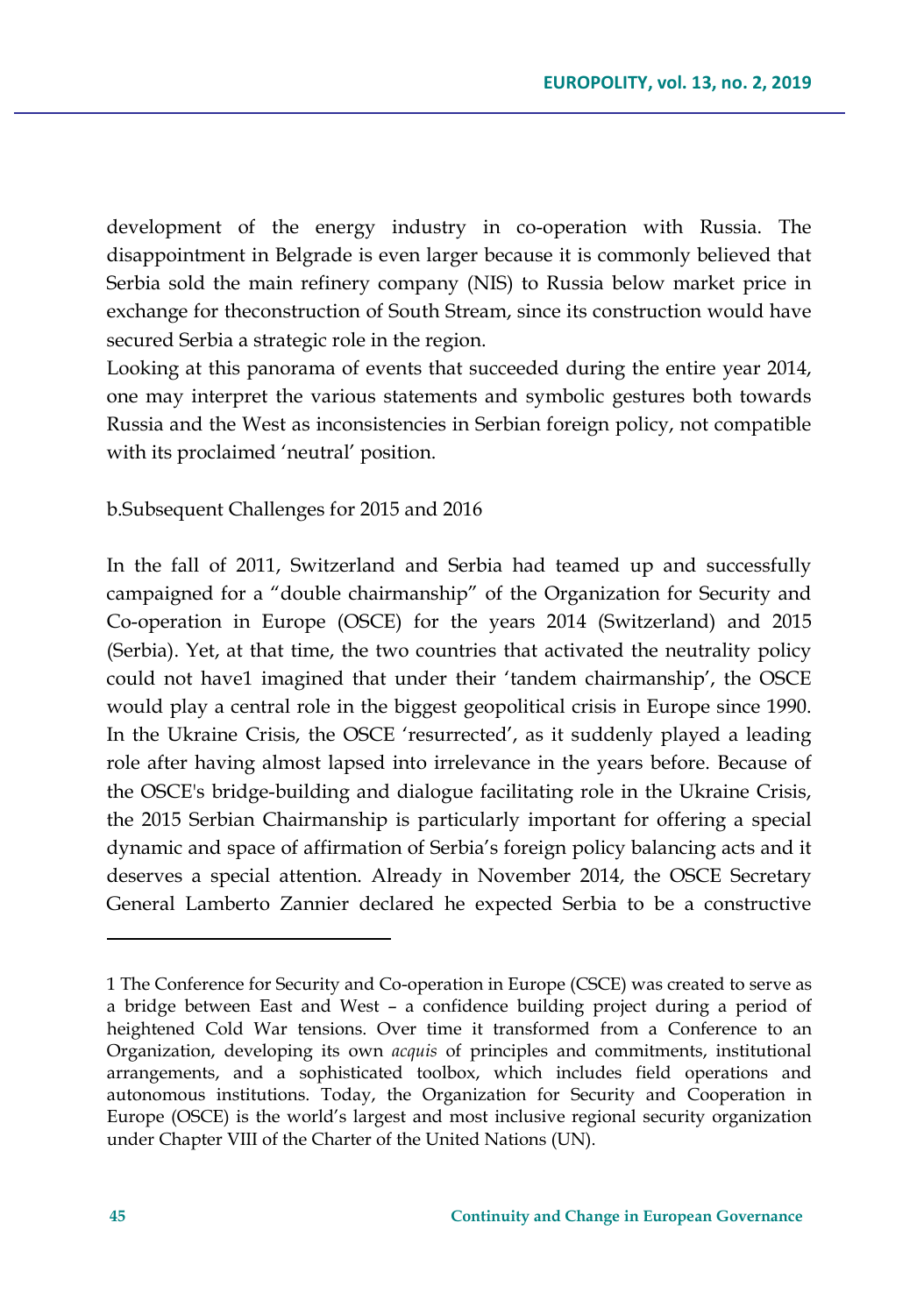factor in tackling the Ukrainian crisis (B92 2014) Serbia's experience and position was considered to be very important in resolving the Ukrainian crisis.

In January 2015, Serbia took the helm of the OSCE. Its chairmanship meanwhile had become rather delicate politically due to Serbia's position in the "border lands" between Russia and the EU in the shadow of the Ukraine Crisis. As Foreign Minister Dačić said in June 2015: "Serbia has chosen the path of neutrality, which in a way constitutes the continuation of the policy held by Yugoslavia …." (Wohlfeld 2015). There was even more symbolic burden placed on Serbia by the fact that in 2015 OSCE marked the 40th anniversary of the Helsinki Final Act and 25th anniversary of the Charter of Paris. In connections with those symbolic anniversaries, leaders stressed the critical role that the OSCE is playing in facilitating the political process and de-escalating tensions in Ukraine and the cooperation of the troika formed by Serbia, Switzerland and Germany. The OSCE has gained importance as a mediator – namely in developing the Minsk protocol. This put a lot of international attention on Serbia.

On 15 January 2015 the Serbian Foreign Minister Ivica Dačić outlined the priorities for the 2015 Serbian Chairmanship of the OSCE in Europe at the first Permanent Council meeting of the year in Vienna. He pledged to seize the opportunity given by the 57 participating States "to rebuild trust and confidence in order to create a positive agenda for the future, according to the motto of the Serbia Chairmanship" (OSCE 2014). Dačić called on the representatives of the OSCE participating States to join forces in these very difficult times for the Euro-Atlantic and Eurasian regions and for global security. "The peace process is essential. Dialogue and compromise, peaceful resolution of disputes, confidence-building, solidarity, responsibility and co-operation were never this important" (OSCE 2014). At the same time, in January 2015, Serbia agreed to deepen cooperation with NATO through an Individual Partnership Action Plan. This dual position was considered by some analysts as "Serbia's asset in the Ukraine crisis". The head of OSCE Zannier stated that: "Having good relations with everybody helps – Belgrade [is able] to play the role of an honest mediator," said OSCE Secretary General Lamberto Zannier. "A neutral country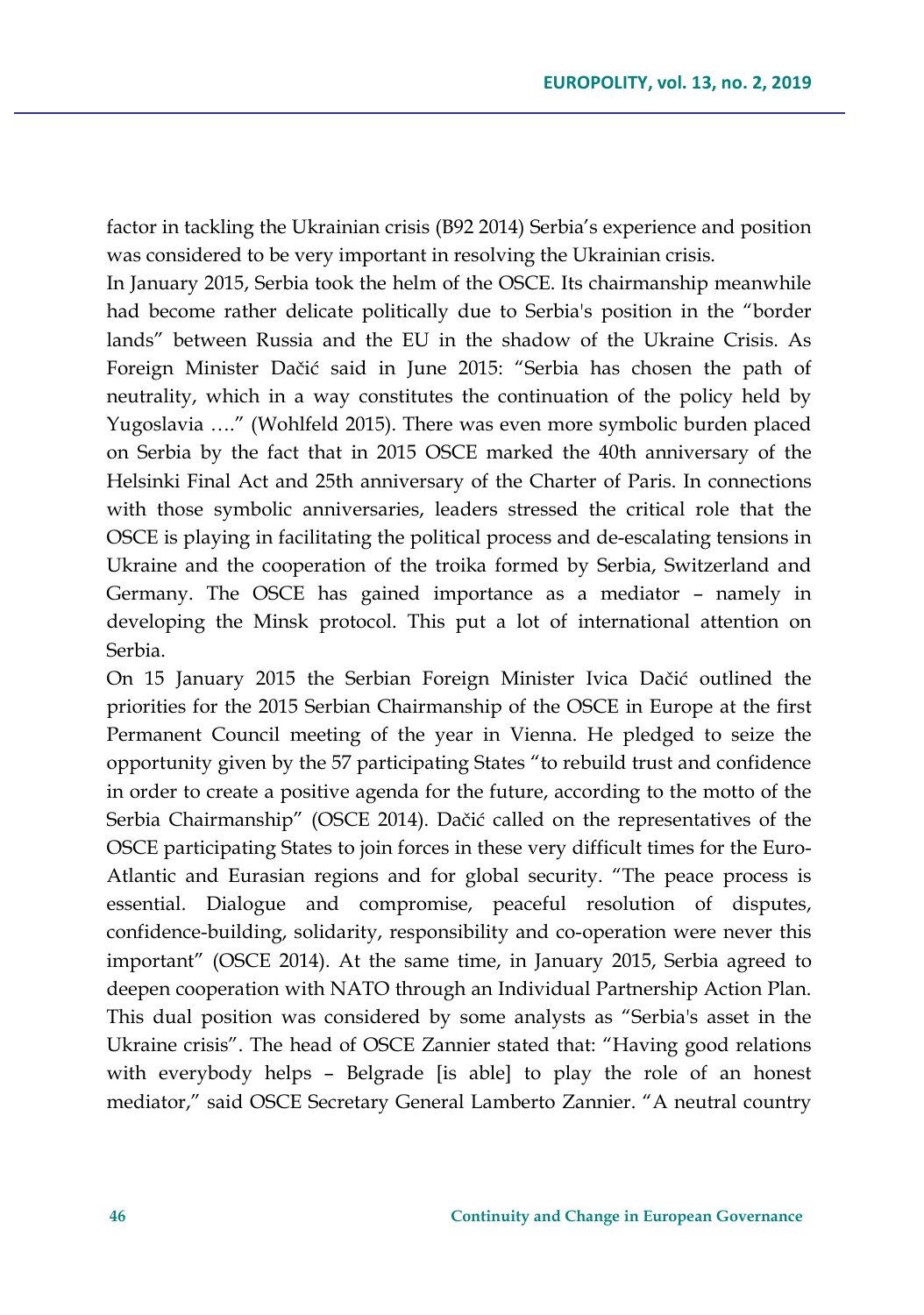always gets complaints from both right and left – but it also creates a space for a contribution" (Deutsche Welle 2015a).

The official position of the OSCE is clear and straight-forward – "the illegal annexation of Crimea by the Russian Federation represents a breach of one of the principles of the Helsinki Final Act – the respect for territorial integrity. The destabilizing activities by separatists, tolerated by or actively promoted by the Russian Federation violate OSCE commitments"(OSCE 2017). In many public statements, OSCE press releases stated that key principles and norms of the OSCE have been seriously undermined. Nünlist & Svarin (2014) analysed how Western insistence on these values resulted in antagonizing Russia and other post-Soviet states. This polarization is easy to be observed also in the case of Serbia public narratives. In addition, the Western reaction to the crisis in Ukraine put the Serbian Chairmanship of the OSCE before a dilemma. The two authors argued that the organization now has to decide whether to cling to common values established in the 1975 Helsinki Final Act and reaffirmed in Paris and Astana in 1990 and 2010 respectively, risking to antagonize Russia and other authoritarian OSCE members, or to serve again, like during the Cold War, as an inclusive cooperative security dialogue forum for both democracies and authoritarian regimes. Due to the so-called 'historical Slavic ties' with Russia, many in the West feared that Serbia's chairmanship to the OSCE would advance Russian interests.

Those events were counter-balanced by other pro-Russian allegiances. The participation of Serbian military units in the military parade in Moscow on Victory Day 9 May 2015, Russia's celebration of the end of WWII. What was especially striking, was the presence of Serbian president Tomislav Nikolić. Besides this, in September 2015, Russia, Belarus, and Serbia conducted a military drill called "Slavic Brotherhood" on Russian territory. The European Commission criticized Serbia for this drill, saying that the country was sending a wrong signal and that it was not acting according to the EU accession process. Since 2015, Serbia has an Individual Partnership Action Plan (IPAP) with NATO, and in the autumn of 2015 Serbian troops participated in a NATO-led drill. Another example of Serbia-Russia cooperation was during the period of Kosovo's campaign to become a member of UNESCO. In the autumn of 2015,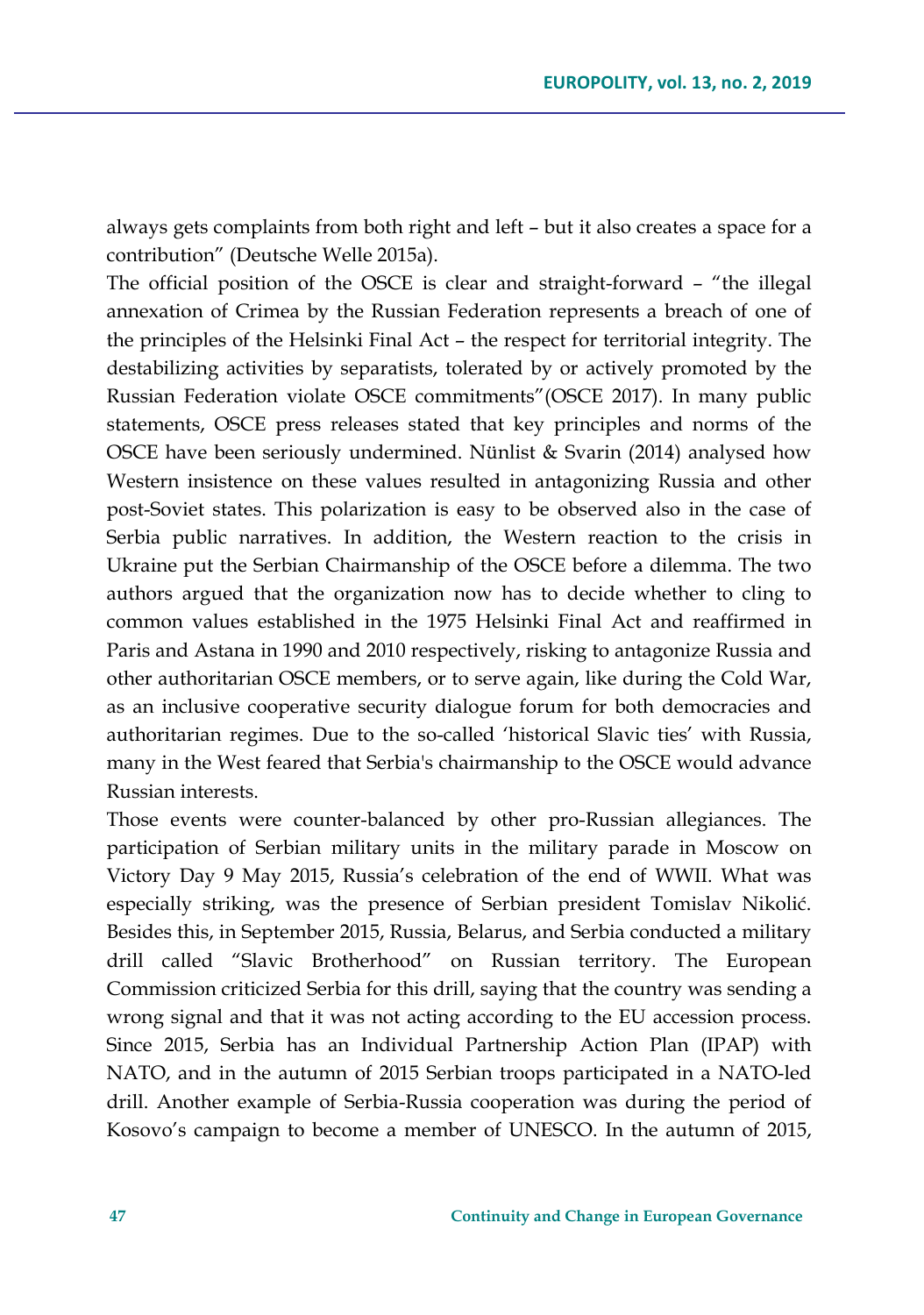Serbia launched a counter campaign to stop Kosovo from becoming a member of UNESCO which also proved as another example of Serbia-Russia cooperation. This campaign was focused on the condition of the Serbian Orthodox cultural heritage and Russia supported this campaign. Much to the relief of Serbia, Kosovo was not accepted, and Russia was thanked for its support (New York Times 2015). This was yet another example of Serbia-Russia cooperation.

Another relevant event of this period was the migrant crisis and Serbia's role in managing the 'Balkan route'. During the 2015-2016 European migrant crisis, Vučić strongly aligned himself with the policies of the German Chancellor, Angela Merkel, and publicly praised German migration policy. Vučić also stated that Serbia will cooperate with the EU in solving the migrant stream going from the Middle East to EU member countries through the Balkan route, and that Serbia will be ready to take some portion of the migrants. The two important "Ischinger reports" on the lessons of the Ukraine Crisis for the OSCE and on the implications of the Ukraine Crisis for European Security pointed towards the fact that "Serbia's active neutrality policy between Russia and the West was strengthened by Serbia's responsible leadership during the OSCE chairmanship" (OSCE 2015). Dragan Simeunović, a political science professor at the University of Belgrade: "Not only does the country nurture good relations with both parties to the conflict, but it also has experiences of its own, namely the violent breakup of the former Yugoslavia and the secession of the former southern province of Kosovo, resembling the current situation in Ukraine." (Deutsche Welle 2015b) But this view is not shared by Dušan Reljić, an expert on Southeast Europe based in Brussels who stated: "Small states such as Serbia, which faces its own challenges in the areas of domestic and foreign policy – Kosovo coming to mind – as well as economic difficulties, are unable to contribute much to the solution of global problems, even when they hold the rotating presidency of the OSCE."(Deutsche Welle 2015b)

In 2016 there were also other political events that promptly triggered a series of reactions from in Serbia from both sides, the Russian Federation and the West. On 11 January 2016, Russia's Deputy Prime Minister, Dmitri Rogozin announced Moscow's intention to arm Serbia with sophisticated weaponry,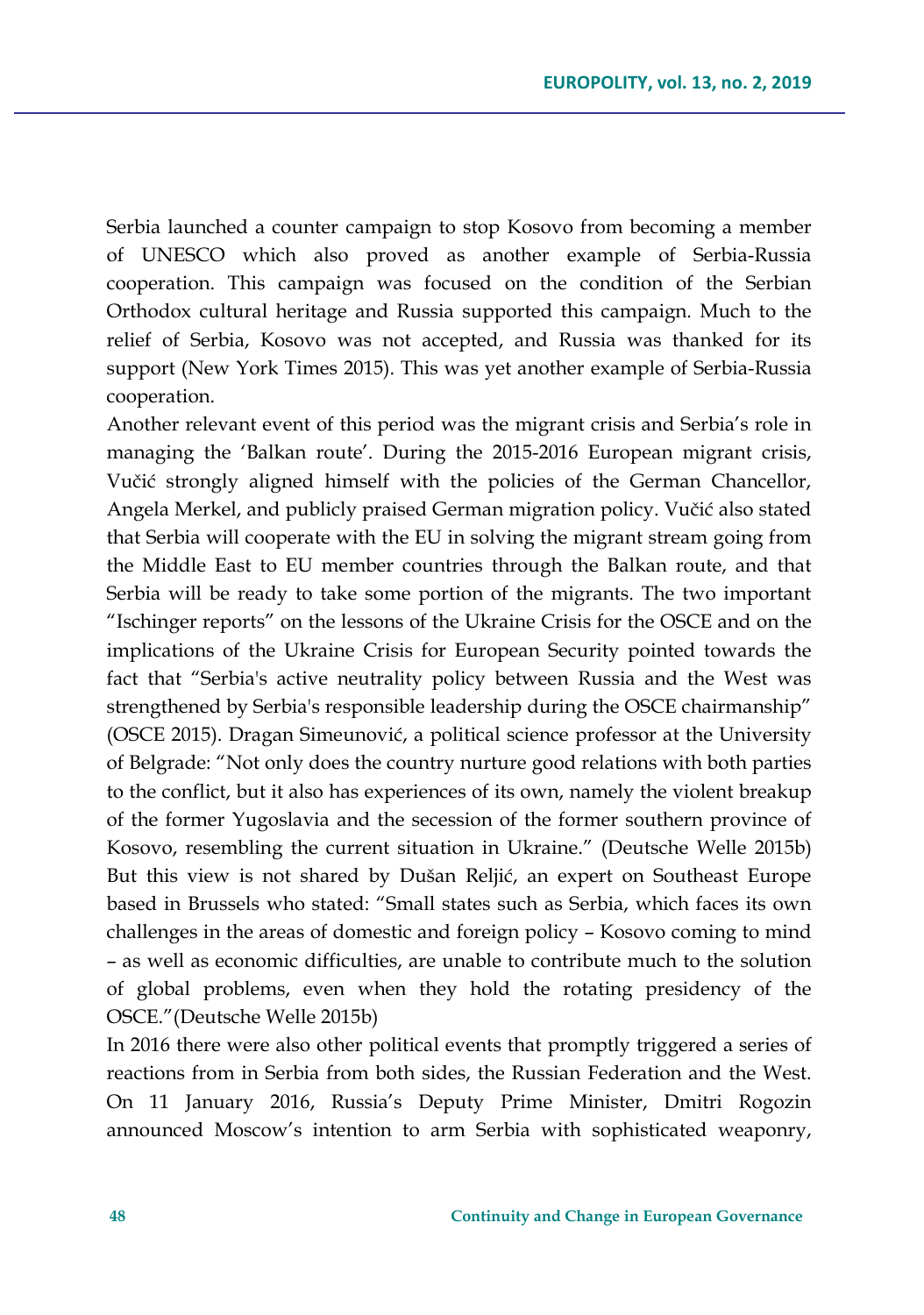including S-300 surface-to-air missiles (Huffington Post 2016). Belgrade's decision to deepen military cooperation with Russia caused controversy in Brussels, as Serbia in recent months has taken tangible steps towards accession to the European Union. Serbian president Tomislav Nikolić has insisted that Serbia's strengthened alliance with Russia will not compromise its EU membership aspirations. At the same time, Serbian parliament ratified on February 12, 2016 an agreement that grants NATO a freedom of movement in the Serbian territory and gives all its members diplomatic immunity. With this agreement Serbia, without formally rejecting its policy of military neutrality, raised actively the level of cooperation with NATO.

On March 4, 2016, Serbian President, Tomislav Nikolić, dissolved the parliament, scheduling early elections for April 24. In the 2016 parliamentary elections, Serbia continued to balance its Western ambitions against longstanding ties with Russia (Stratfor 2016). The snap parliamentary elections in April 2016, resulted in a number of parliamentary seats for nationalistic, anti-European, and extremely Russophile political parties from the opposition, who were not represented in the Serbian legislature after the last two elections in 2012 and 2014.The ruling coalition around Vučić's SNS has obtained 48.25% of the vote (SEE News 2016). Vučić's ruling SNS has retained majority in the parliament, although won less seats than in 2014 Parliamentary elections. The coalition around SNS has won 131 seats, 98 of which belong to SNS. During Vučić's first mandate, Serbia has continued to expand its economic ties with Russia, especially by increasing Serbian exports to Russia. Despite those elements, he is perceived as a dedicated pro-European leader.

The Serbian parliamentary snap elections held on 24 April were centred around consolidating the incumbent Prime Minister's position and the strategic goal of taking the country forward toward full EU membership. Despite the heightened political rhetoric, EU has proven to be a key incentive and attraction. Negotiations were transparent in December 2015. The government's plan is to fulfil all the required conditions by 2020 (Express UK 2016).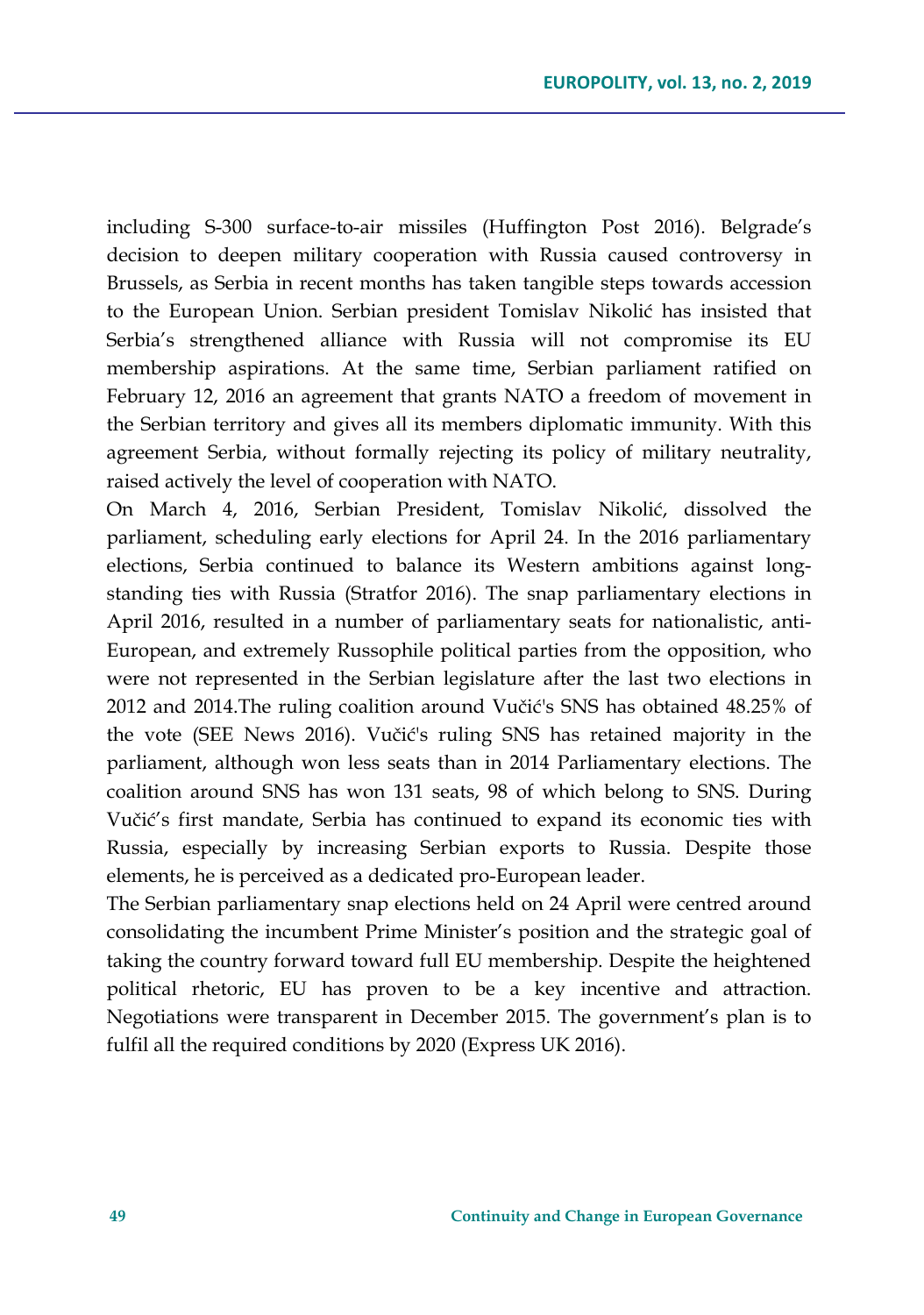## **5. LOCAL EXPERTS' PERCEPTIONS ON SERBIA'S ROLE THE UKRAINIAN CRISIS**

Serbia's ambiguous position in the Ukrainian crisis was the main element analysed by the interviewees from Belgrade. Out of many different elements, the respondents pointed towards the Kosovo-Crimea comparison which in their view has touched several sensitive 'hot spots' between the unsettled elements between Serbia and the West regarding the final status of Kosovo. Overall, the informants confirmed that this comparison is controversial from the Serbian point of view, especially because most of the EU countries are supporting Kosovo, but not supporting Crimea's secession. "This is fact an uncomfortable comparison because this reference to Kosovo, which, again, was pretty much against the principles of international law, and a precedent was set and this precedent it's being now used by different countries around the world, most notably by President Putin, of course. So I see it more as a political thing (Interview with M.S. 2016).

The discursive pattern which unravels the 'uncomfortable comparison' was also present in several positions of the interviewees. For example, it was argued that "Russia's position is intriguing because it tries to show the limits of Western actions as forms of external intervention. They are using the case of Kosovo to legitimate the independence of Crimea or the taking in military intervention of Russians. Because you can see it in both ways" (Interview with M.O. 2016)

There are both similarities and huge differences between the situation of selfdetermination in Kosovo and in Crimea. But which of them are predominant? Who actually benefits from the Kosovo-Crimea parallel? Based on possible answers to these intriguing question, various scholars, journalists, influential experts in foreign affairs and international law either confirmed or condemned Russia's attempt to legitimize its actions in Crimea. We analysed a selection of this contributions to the debate because we considered their arguments relevant for a broader understanding of the legitimization mechanisms developed by Russia in Ukraine. Because Serbia has an interest in supporting Ukraine and opposing the secession of Crimea, and Russia annexed Crimea, but opposes the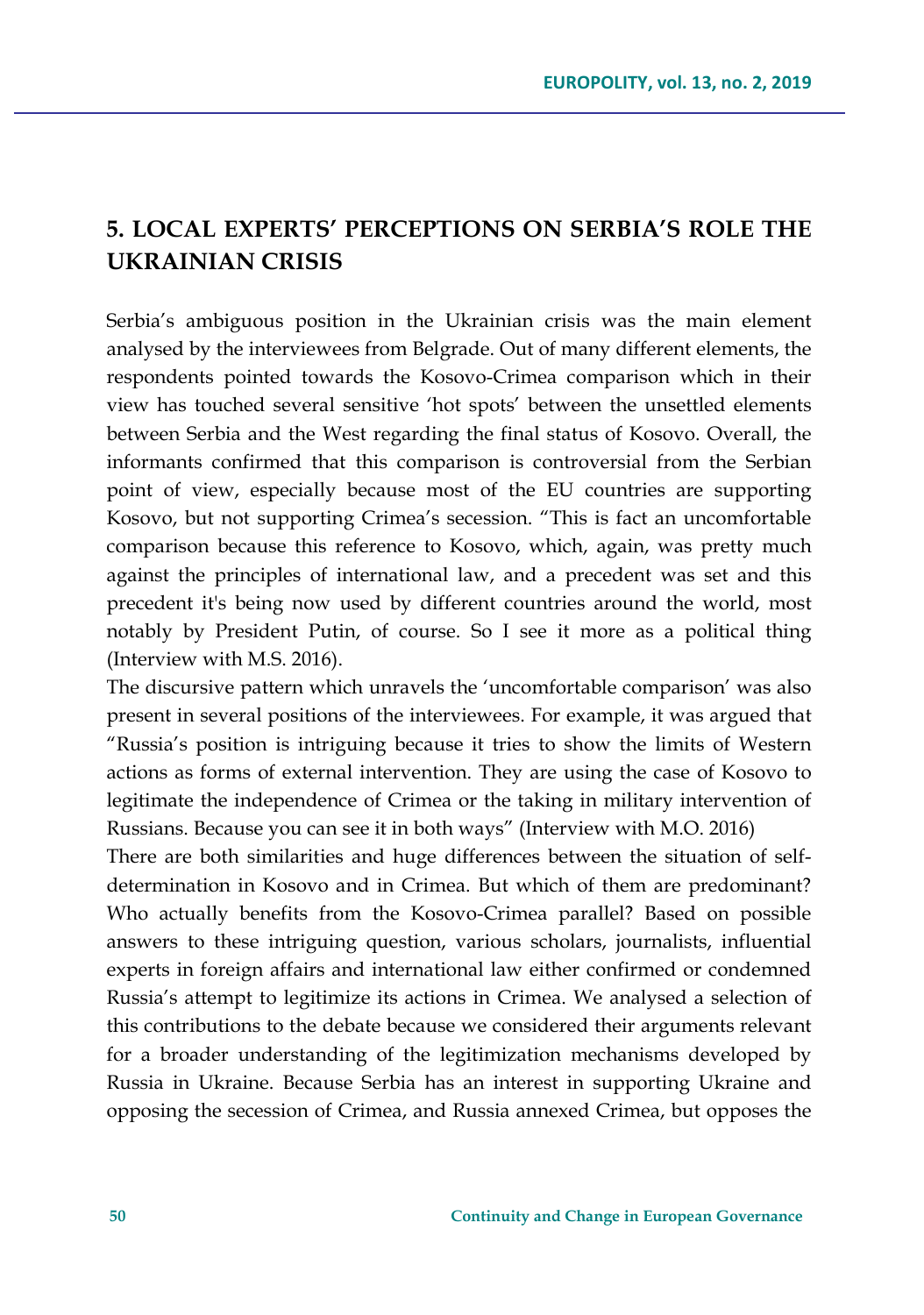independence of Kosovo and backs Serbia in the UN Security Council, this tension and the paradoxical position of Serbia in the dispute was the main element analysed by the interviewees from Belgrade and Prishtina.

Other relevant issue mentioned in almost all interviews with Serbian experts was the topic of the Serbian foreign fighters who went to fight with the Pro-Russian rebels in Donbass. "The number of Serbs fighting in Ukraine may be no more than 100, but their alleged exploits are widely reported. Mr. Vučić calls them mercenaries who are "harmful" to Serbia." (Interview with A.J. 2016) This issue was very present on the Serbian public agenda in the last months, especially when some visible public persons were arrested and will be prosecuted for that. In this context, people expressed clear critical views towards the issue, part of a wider phenomenon, connecting it also with their enrolment in ISIL, not just in the paramilitary groups in Eastern Ukraine.

Part of Serbian respondents consider that the whole 'precedent' argument is a form of rhetorically constructing 'the precedent', distorting the facts only for them to fit with the reality that would justify Russia's interests. Other, however, argued that in fact Putin was building on a pre-existent 'relativisation of international norms' created by the West when the 'sui generis' clause was invoked for the case of Kosovo. "That is the definition of a precedent – it creates other possibilities for invoking the precedent" (Interview with Z.S. 2016) The informants from Serbia, and especially the one from Kosovo drew attention also that the double standard approach which Putin uses to accuse the West is in fact replicated to the case of Crimea. "But if his arguments would be valid, that would also imply that Russia should recognise Kosovo as an independent state." (Interview with L.K. 2016)

Several respondents pointed towards the ambiguity of Russia's arguments when invoking Kosovo as one of the most slippery elements of this Kosovo-Crimea debate. They referred to the mix of real facts with stretched politicized interpretations. "Russia's insistence is against the facts, against logic and against its own interests. Since Russia does not accept that Kosovo is in fact independent, if it were a precedent it would be a bad one from the Russian point of view." (Interview with L.K. 2016)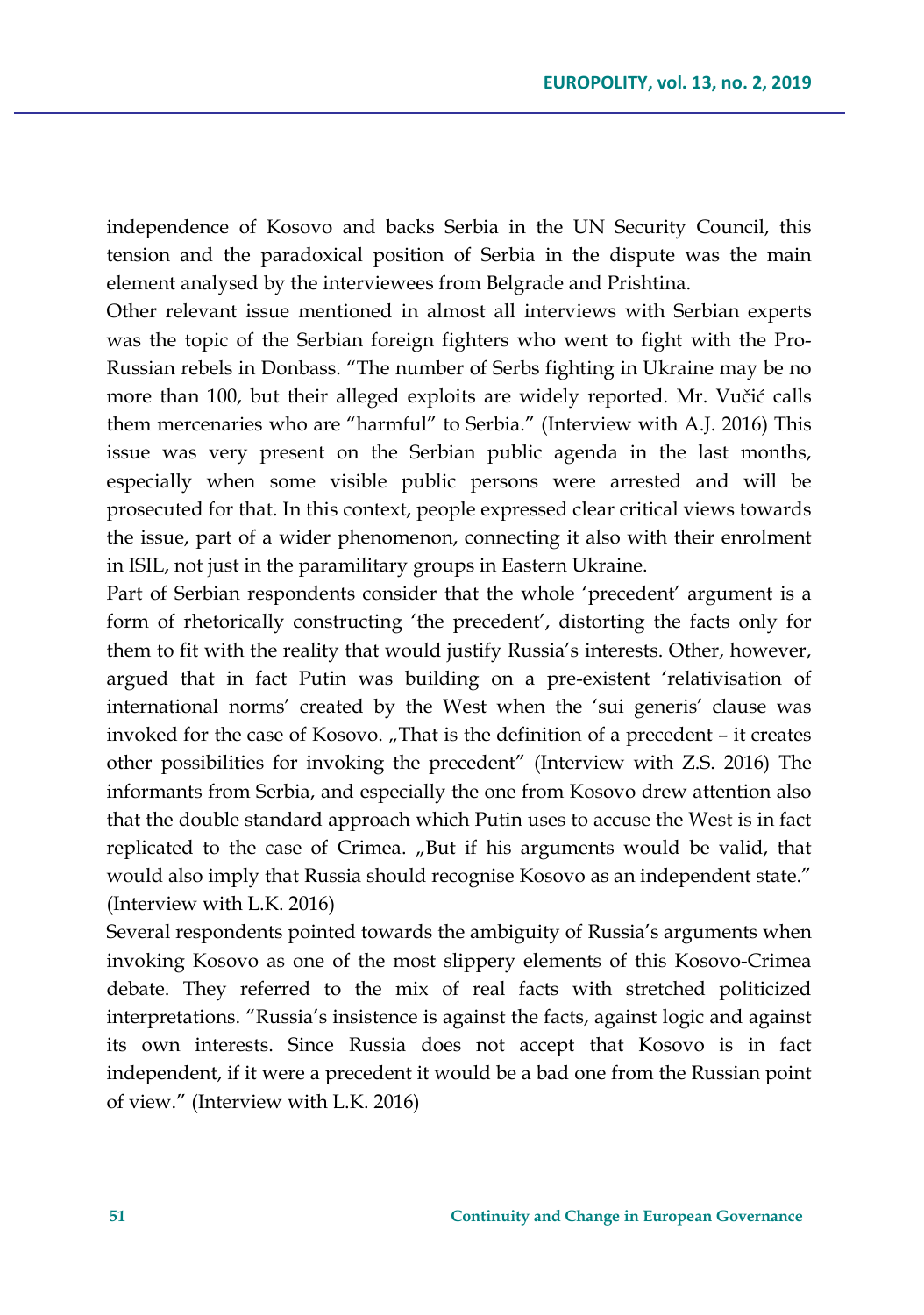Referring to the interpretation of the historical facts for their use as legitimacy devices, some Serbian interviewed confirmed that the symbolic arguments still work in the Balkans as well. The view that 'Crimea is special for Russia easily appeal to the minds and the hearts of people in Serbia when it comes to the importance of Kosovo. The recurrent mentioning of the 1389 Kosovopolje battle being the most obvious example in this regard. Nevertheless, several informants also drew attention to the fact that these types of 'emotional' arguments of the past cannot replace international regulations. "Its 21st century. You cannot use historical arguments of this kind to challenge borders. History should not be invoked to justify changing borders, especially not after the horror of the WW2. You can always manipulate with history". (Interview with Z.S. 2016).

It was also underlined that "Everywhere, around the globe, when you need some arguments, it is easy to take them from history. When you need to prove something else, you choose other events from the history" (Interview with J.M., 2016) However, one respondent highlights also that "Serbian politicians have abused the Kosovo narrative. And what are the results? You have Serbia as it was in the XIX century. Those methods and those discourses proved inefficient on long term." (Interview with A.B. 2016)

When asked to comment on Russia's rhetoric referring to its duty to defend all Russians citizens wherever they live, several Serbian respondents made a parallel with the previous use of this argument also in the Balkans. "This was the essence of the Milošević doctrine at the end of 80's. He was saying that it is their duty to protect all Serbians wherever they are. And then he took all the rights of Albanians living in Kosovo."(Interview with L.K. 2016) Most Serbian informants contested the power of this type of rhetoric "I don't think that this type of legitimating arguments could revive some secessionist projects in the western Balkans, at least not for the moment. The only country which could use this argument of 'protecting its own citizens is Serbia. But that's not realistic. And plus, Serbian nationalism is very different than the Russian one." (Interview with M.O. 2016) The example of Milorad Dodik from Republika Srpska (BiH) has been mentioned for several times as the principal exponent of this way of thinking "But he had his own agenda. And we should be aware of the fact that Russia affords this type of behaviour, that Serbia cannot afford.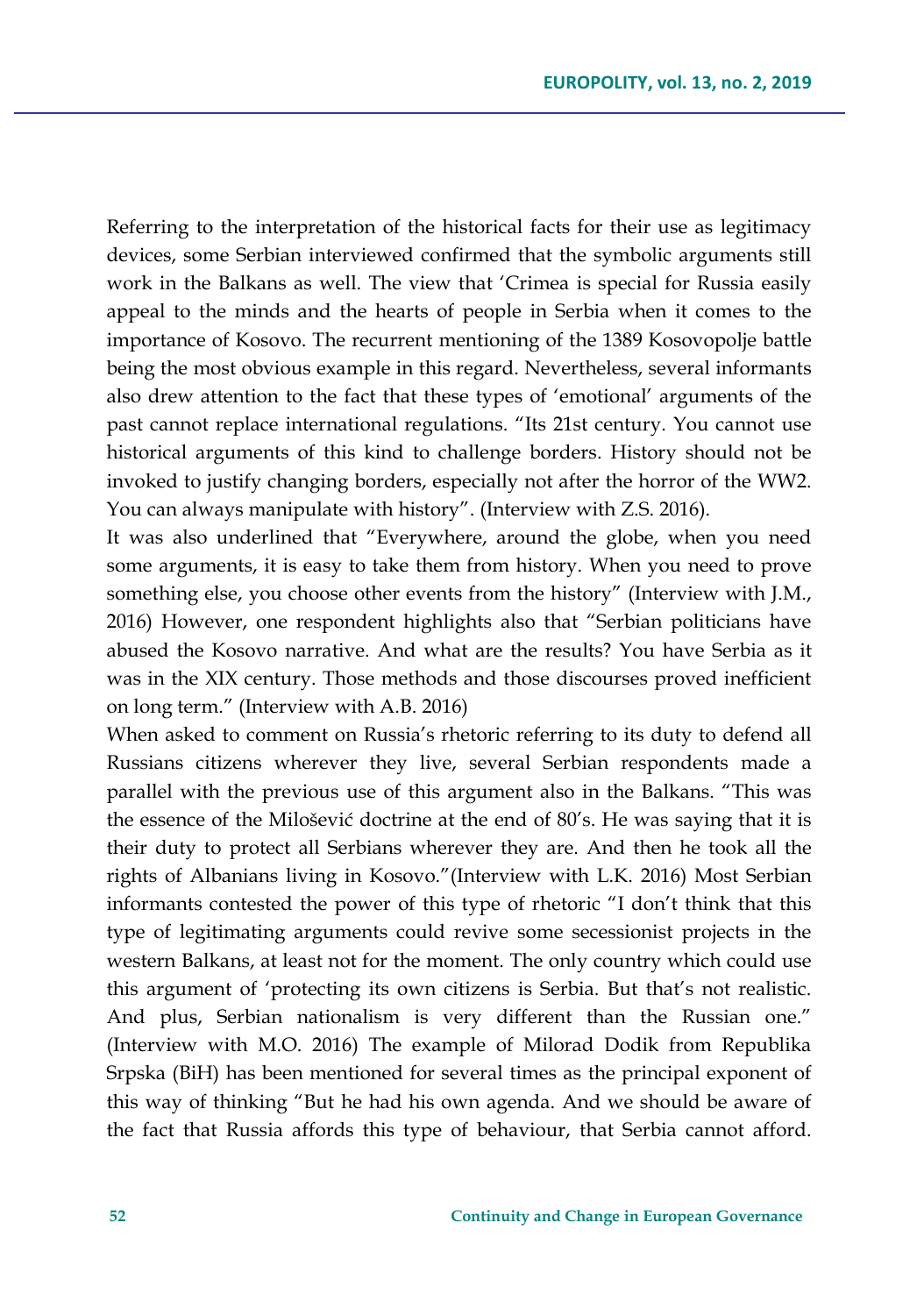Plus, the presence of the international organizations and missions, of the EU and NATO in the Western Balkans cannot allow for that type of revisionist behaviour" (Interview with M.K. 2016)

What was the role of the Kosovo-Crimea parallel in Serbia's manifestation of its policy of neutrality in the Ukrainian crisis? The action to invoke a 'precedent' in order to either contest or sustain the right to self-determination should be understood as an action of 'cropping' parts of history and abruptly 'paste' them in the present. This construction of the 'precedent' is motivated by either narrow, domestic political gains or even international benefits. In other words, invoking a 'precedent' in order to contest an international norm that serves a very narrow political goal of a country against the interests of another country is a political form of de-contextualizing history. Thus, the principle of selfdetermination, creates a lot of symbolic and political space for international actors (especially great powers) to discursively build a 'precedent' in order to justify their claims for the expansion of their territories. The contradictory perspectives focused on the legal arguments of secession point towards the 'relativisation' of international law and its subsequent politicization.

When discussing the reasons why this parallel was invoked by Putin, several informants have supported the comparison and have underlined the dangerous impact of the precedent that the Kosovo independence has set. Others considered that the comparison was initially made by a skilful politician (Putin) who has had the same approach previously, so it should be discussed mainly as a political tool or a 'diversion' from the real issues taking place in Ukraine. This group of informants considered this parallel as a purely political instrument used by Russia in its confrontation with the West, part of bigger policy of speculating the 'weaknesses' of the West. In this case, it was easy for Russia to deepen especially the divisions inside the EU, where the Kosovo issue remains controversial (with the 5 countries which do not recognize Kosovo). "There are many others situations when countries have breached the international law, not just Kosovo. So its clearly a political statement often used by Russia, even before the events in Crimea"(Interview with M.K. 2016)

There were a series of respondents who considered this topic relevant for the future decision of EU and Serbia in foreign policy towards Russia for the next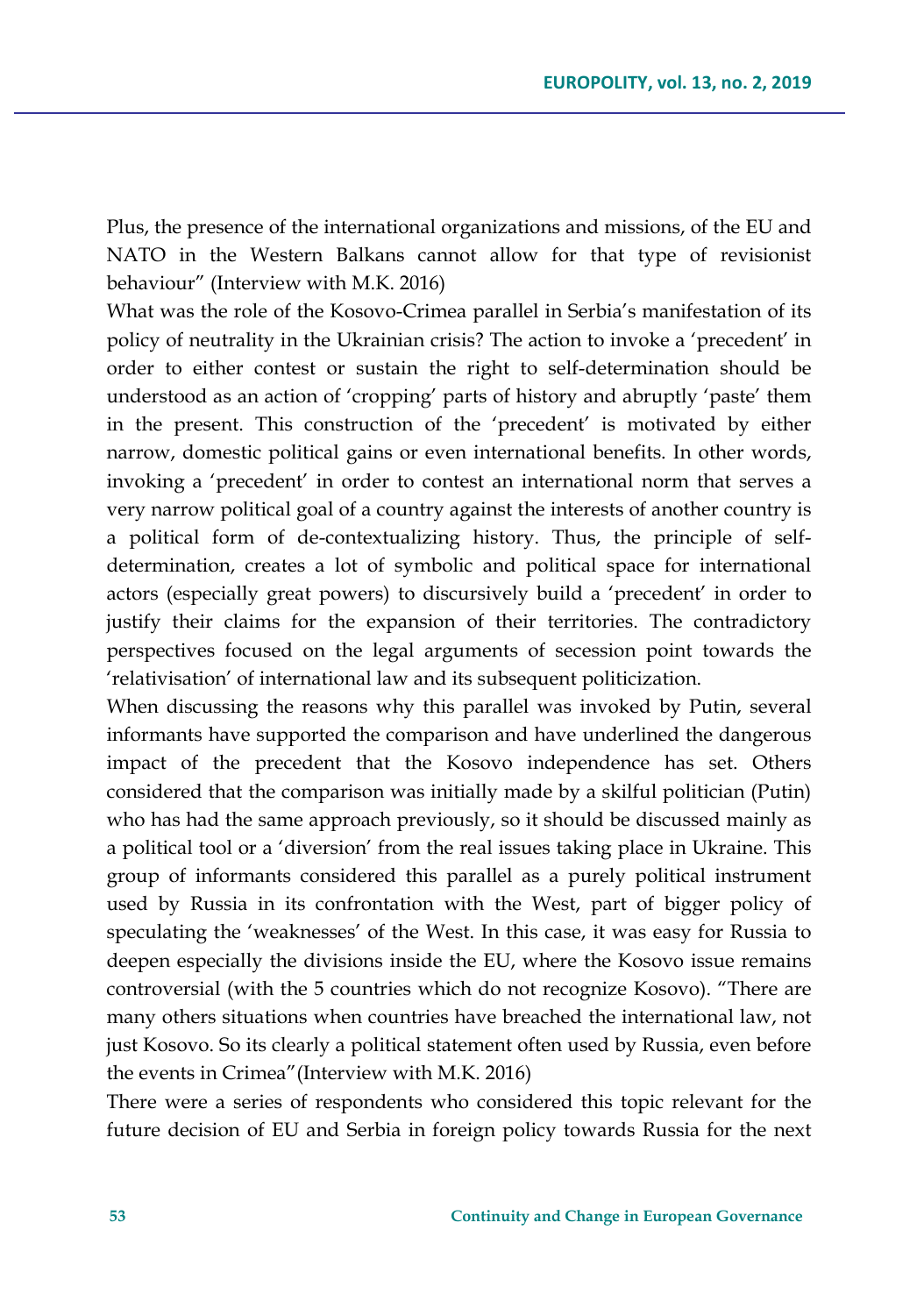years. But also others who considered the topic less relevant, and recommended that it should be treated as a purely rhetoric mechanism used entirely in Russia's interest, so Serbia has nothing to gain out of it. "But it's Putin perspective, you know, it's not our view. You don't have official positions towards that issue. And actually there is no debate about Ukraine. There is a debate, but in small expert groups. (…) This comparison is a Putin topic. Not the topic of our government." (Interview with A.B. 2016) This perspective tries to dismiss any legal or historical in-depth analysis of the comparison between the cases, arguing that Putin uses this parallel strictly for political purposes. They would also argue that this argument of the 'precedent' is not new at all. "He already invoked this in 2008 with Georgia, and that was about military intervening against the Georgian troops. So I don't see it as something exceptional in this case." (Interview with A.B. 2016) This ambiguity leads to difficult positions towards the issue – "The two cases are different in the form, but the substance is the same. Its still the self determination claim. They are both breaching international law." (Interview with M.O. 2016) Moreover, an expert also underlines the fact that the comparison is elusive, eliminating by purpose important elements of the situation: "Russia deliberately failed to mention the peace talks that took place over Kosovo before the NATO bombing, the drastically different position of Kosovo Albanians in Kosovo than those of Russians in Crimea, best illustrated by several mass graves of civilians, or the peace process under the auspices of the international community after the NATO bombing. All of these factors make comparisons between Kosovo and Crimea impossible." (Interview with M.O. 2016)

Experts also expressed fears that "Crimea could become in itself a precedent: "the way in which Crimea broke away is very dangerous for the Western Balkans because it creates space for the further disintegration of Bosnia and Herzegovina (Republika Srpska), Serbia (Sandžak) and Macedonia (the western part of the country), something that is rarely mentioned in Serbia" (Interview with J.M. 2016)

Others think that there are other topics in the debate which gained prominence and it is misleading to focus too much on this comparison: "I think this topic has medium relevance for Serbian foreign policy. It's not completely irrelevant, it's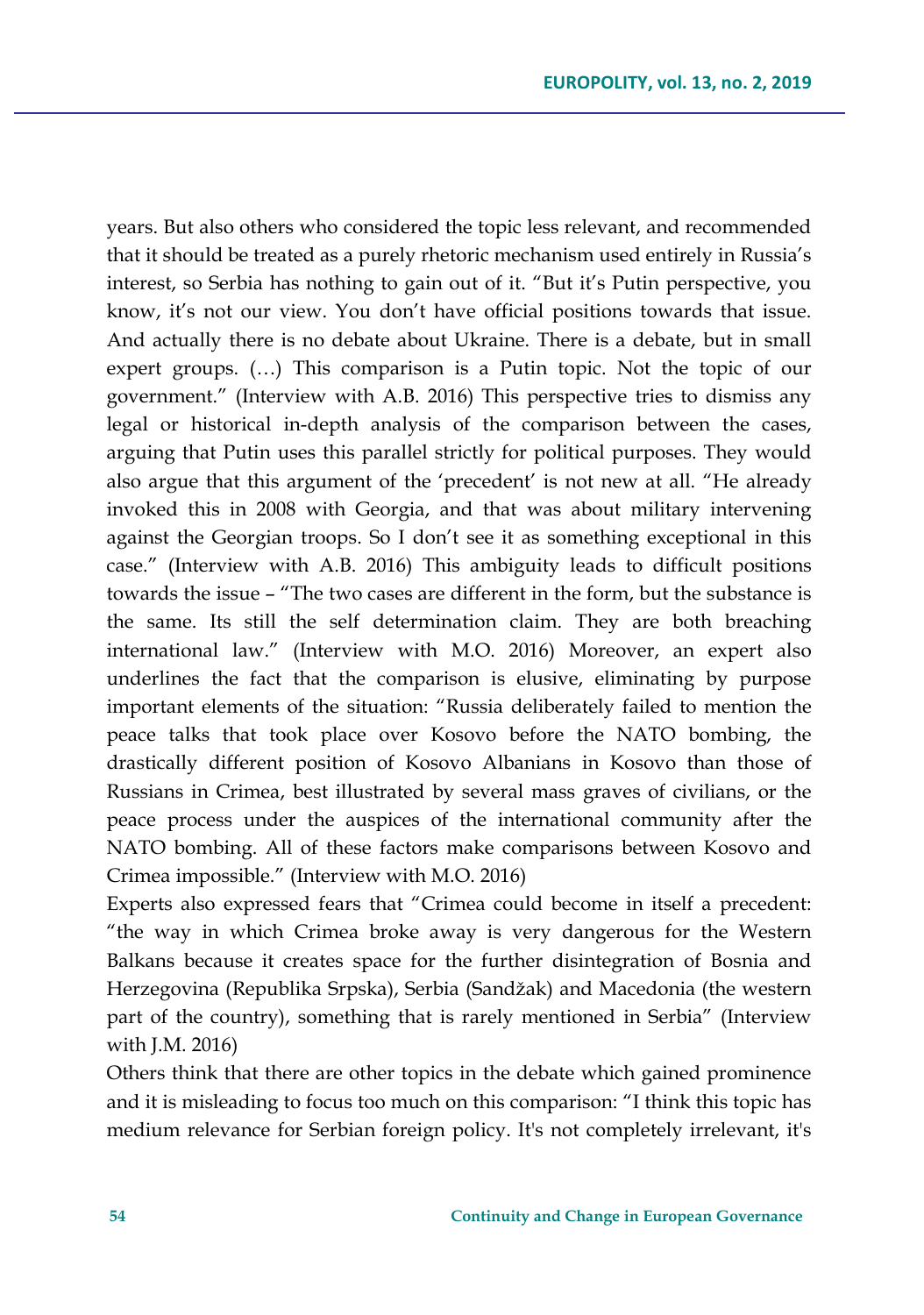not at the moment and even in 2014 it wasn't the most important topic so it's definitely not something that is shaping Serbian foreign policy in any kind of important matter (Interview with M.K.2016). Most respondents referred with a critical tone to "Belgrade's indecisiveness in the Ukrainian conflict" and often highlighted its dependence on Russia. Moreover, it was added that the 2014 Russian annexation of Crimea gave Serbia an opportunity to 'reward' Russia for its resolute support for Belgrade's position on Kosovo and this was mentioned as one of the main drivers of Serbia's neutrality policy in the Ukrainian crisis.

| No. | Name  | Date       | Location        |
|-----|-------|------------|-----------------|
| 1.  | A.B.  | 06.05.16   | Belgrade        |
| 2.  | A.J.  | 12.05.16   | Skype interview |
| 3.  | M. K. | 11.05.2015 | Belgrade        |
| 4.  | L.K.  | 22.05.16   | Skype Interview |
| 5.  | M.K.  | 06.05.16   | Belgrade        |
| 6.  | J.M.  | 04.05.16   | Belgrade        |
| 7.  | I.N.  | 05.05.16   | Belgrade        |
| 8.  | M.O.  | 05.05.16   | Belgrade        |
| 9.  | M.S.  | 12.05.16   | Skype interview |
| 10. | Z.S.  | 07.05.16   | Belgrade        |

Table no. 1

*Source: the author, based on research interviews with experts in Serbia's foreign policy conducted in 2016*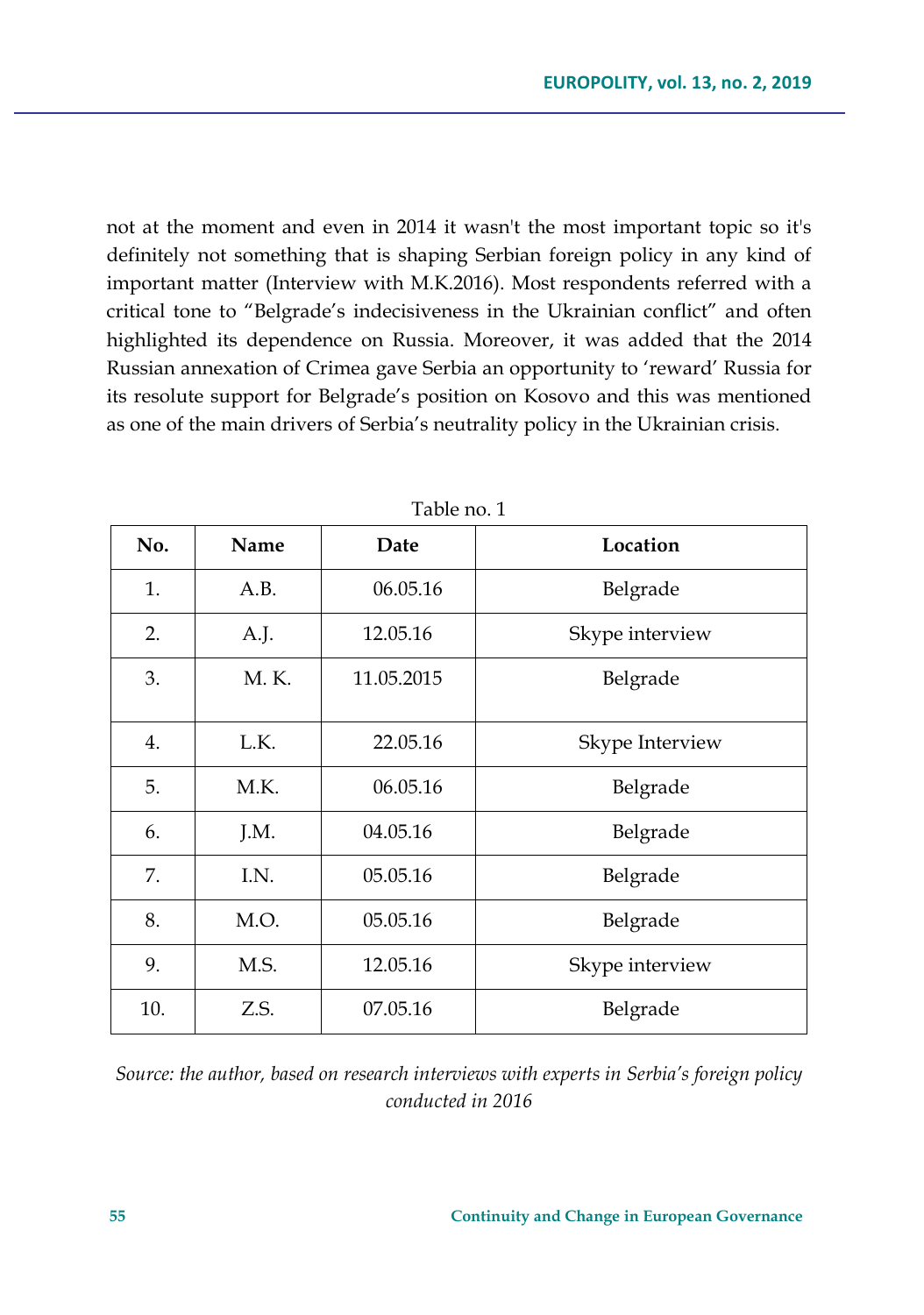### **6. CONCLUSIONS**

Since the end of the Milošević regime in 2000, experts continue to ask whether Serbia has finally chosen between the EU (the West) and Russia. Many analysts have focused on Serbia's somewhat 'ambiguous position' of constantly balancing between the EU and Russia. This foreign policy decision became contentious in March 2014, when, despite having recently initiated negotiations to join the EU, Serbia has declared itself neutral concerning EU sanctions against Russia over the Ukraine crisis.

In this context, the article tried to avoid offering a precise answer to this question, but rather it tried to critically reflect on the way the question itself is being posed. The argument of this paper builds on the constructivist premises that point towards the crucial role of actor's perceptions and justifications of various other policy options are hidden under the concept of 'neutrality' when confronted with a series of facts on the ground (both in Serbia's domestic and policy narrative) between the period 2014-2016. As such, the analysis tried to unpack the main interpretations surrounding Serbia's foreign policy positions as depicted in public narratives (documents, public statements and expert and scholarly analyses).

The main assumption at the basis of this article was that Serbia's foreign policy (its priorities, objectives and tasks) are directly connected with the elites' perceptions on the country's neutrality, which is constantly redefined in various contexts. The impact of the conflict in Ukraine was assessed in the context of Serbia's discursive balance between the bid for European integration and strengthening its relations with Russia in elites' attempt to promote certain meanings of how Serbia should act in a certain situation. The aim of those concluding remarks is to discuss the paradoxes of Serbia's positions, pointing towards the 'politics' of the neutrality policy as revealed in the discourses that surrounded the Ukrainian crisis.

The most common explanation to be found in the literature for explaining Serbia's reasons in assuming this policy was that it decided to pursue the road of neutrality hoping to maintain good relations with both sides – Russia and the West. The most problematic element is that Serbia has no explicit Foreign Policy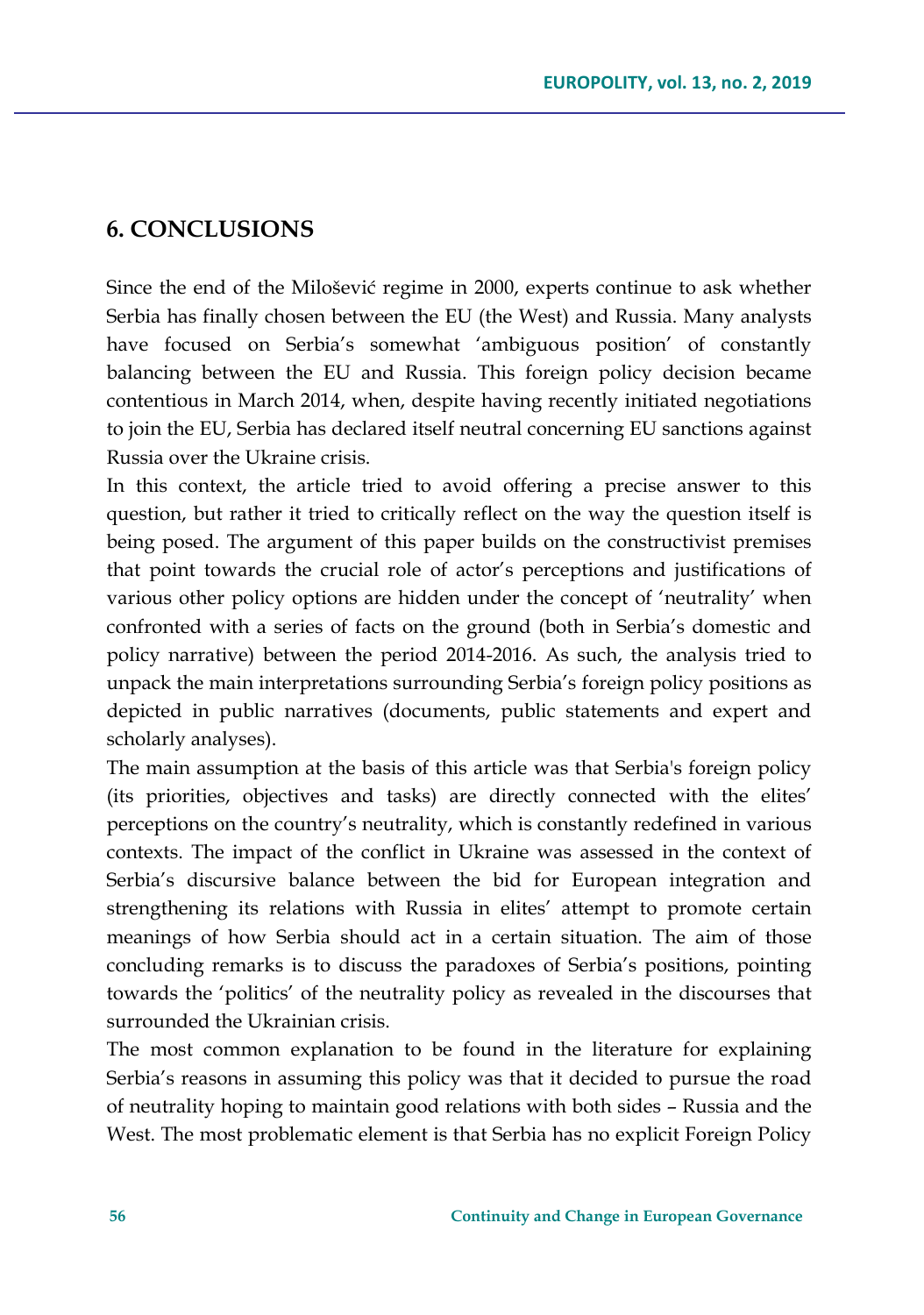Strategy where the term to be defined in a detailed normative form. This is both a challenge and an opportunity for researchers that try to depict Serbia's strategic choices. In the absence of an official document, studies are left mainly with the possibility to approximate the country's positions in relation with major events in the region and by looking at the main patterns of Serbia's actions and reactions to international events. From this point of view, the events triggered by the conflict in Ukraine and mainly by the annexation of Crimea offer a special point of reference for assessing the characteristics of Serbia's foreign policy as the country was faced with several important decisions. The events of 2014, which have led to a dramatic rift in EU-Russia relations placed Serbia in a difficult position of terms of foreign policy strategic choices, as well as it gave the EU and Russia the chance to deepen their leverage in Serbia. It was shown how Belgrade has strived to keep a neutral position in the years that followed the annexation of Crimea.

Using in-depth field research interviews with Serbian experts, the article pointed to the fact that there are different ways to interpret the impact of this duality in Serbia's foreign policy (what the article metaphorically called 'sitting on tow chairs"). In order to tackle those aspects, I opted for a constructivist approach that focuses on the ways actors' discourses and perceptions attach certain meanings to policy decisions. For that purpose, an in-depth contextualization is the key. Instead of focusing on providing a causal mechanism for explaining Serbia's foreign policy decisions in the Ukrainian crisis (by asking why Serbia abstained from the sanctions against Russia, but at the same time supported the territorial integrity of Ukraine?), the study aimed at unpacking the main justifications for Serbia's position, as perceived by several key elites that are relevant for producing and reproducing the rhetoric repertoire for Serbia's foreign policy making.

Looking at the rhetoric of politicians, but also in think tank analyses, one can observe that the conflict in the Ukraine was considered responsible for reviving the logic of the Cold War. The Ukraine crisis has challenged the post Cold War European order, reviving the old 'friend-enemy' rhetoric. This geopolitical outcome explains the increased attention (and high level official visits) that Serbia has been receiving from both sides. It also put a growing pressure on the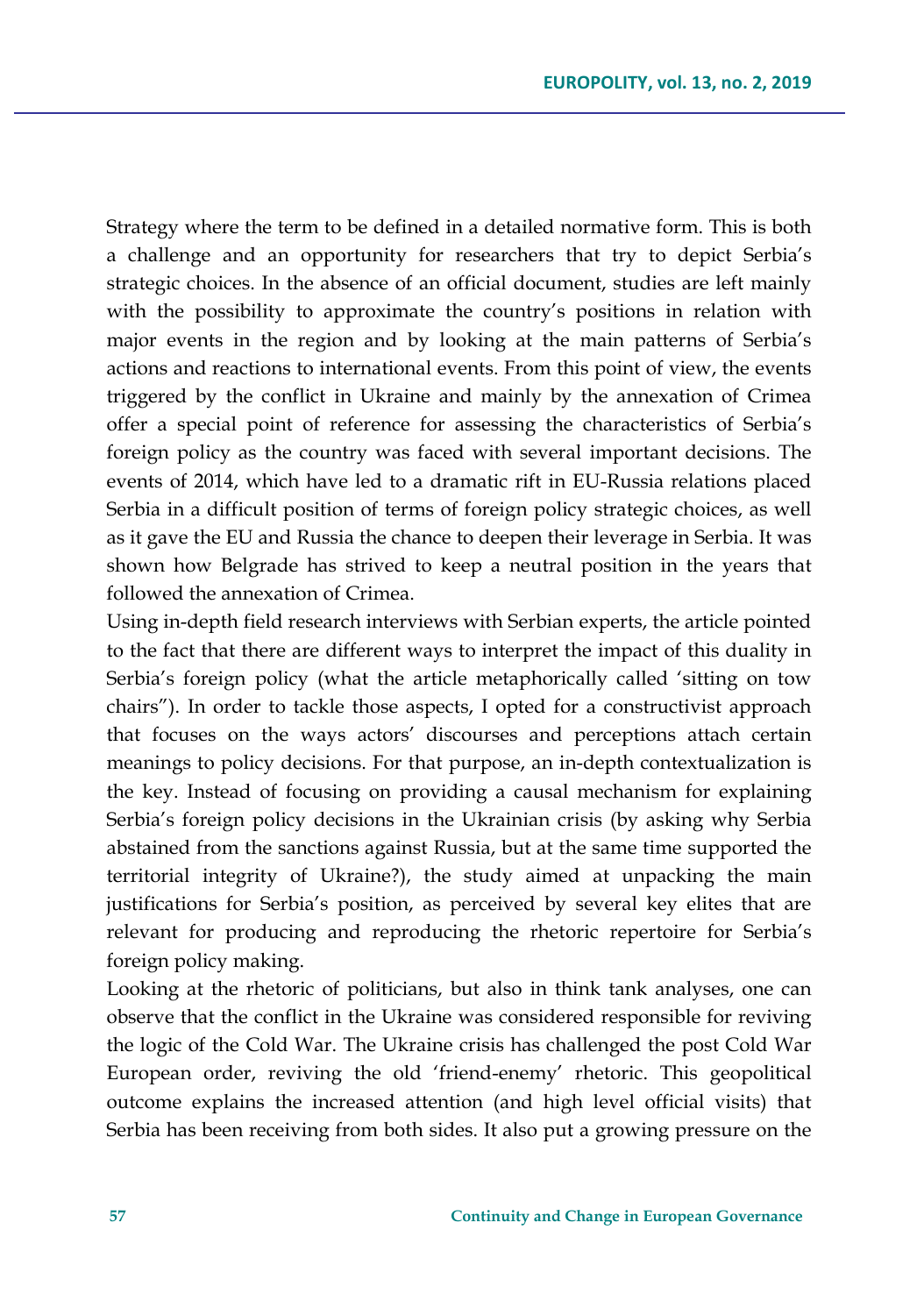country, particularly when it held the OSCE chairmanship in 2015 at a critical moment of the Ukrainian conflict – the signature of the Minsk Agreements. In this context, maintaining a neutral policy proved to be extremely delicate and could damage its credibility in front of its partners, that have diverging expectations (EU and Russia). Three main policy issues were pointed as dominant in actors' justifications: a. in 2014, the annexation and particularly the Kosovo-Crimea legitimacy claims invoked by Russia were identified as the first relevant moment in the analysis; b. 2015, when Serbia took the helm of the OSCE. Its chairmanship meanwhile had become rather delicate politically due to Serbia's position in the "border lands" between Russia and the EU in the shadow of the Ukraine Crisis after the moment when Belgrade had refused to join Western sanctions against Russia; c. the 2016 parliamentary elections that have strengthened Russia's influence in Serbia's domestic politics, together with the paradoxical pro-European tone of Aleksandar Vučić and his engagement to take Serbia in the EU by 2020. The final phase of interpretations of the findings touched upon the limits of Serbia's neutrality policy that is so abstract and ambiguous that allows for a wide space of symbolic and rhetorical manoeuvrer which is interpreted as inconsistency in building its foreign policy identity.

The last years were times of growing antagonism between Brussels and Moscow, and elites' allegiances are crucial for determining strategic choices in foreign policy. In the Serbian government, it was President Nikolić in particular who adopted a clear pro-Russian stance, regularly seeking the proximity of his Russian counterpart, President Putin. But even if his party colleague Prime Minister Aleksandr Vučić is more often associated with a decidedly pro-European stance, he too fails to pursue a clear line in his foreign policy.

In the end, the study tried to stress the fact that the 'New cold war' paradigm of discussing Serbia's position in the conflict is in many ways misleading because it manages to rhetorically construct in imperative of choice for Serbia – either with Russia, or with West. The two options are defined as being incompatible to each other. This perspective is very influential in Serbian narratives (both official statements and in experts' justifications). Its main role is to show that deterioration between these two blocs (the revived East-West division) means that Serbia will increasingly have to choose a side. The counter effect of this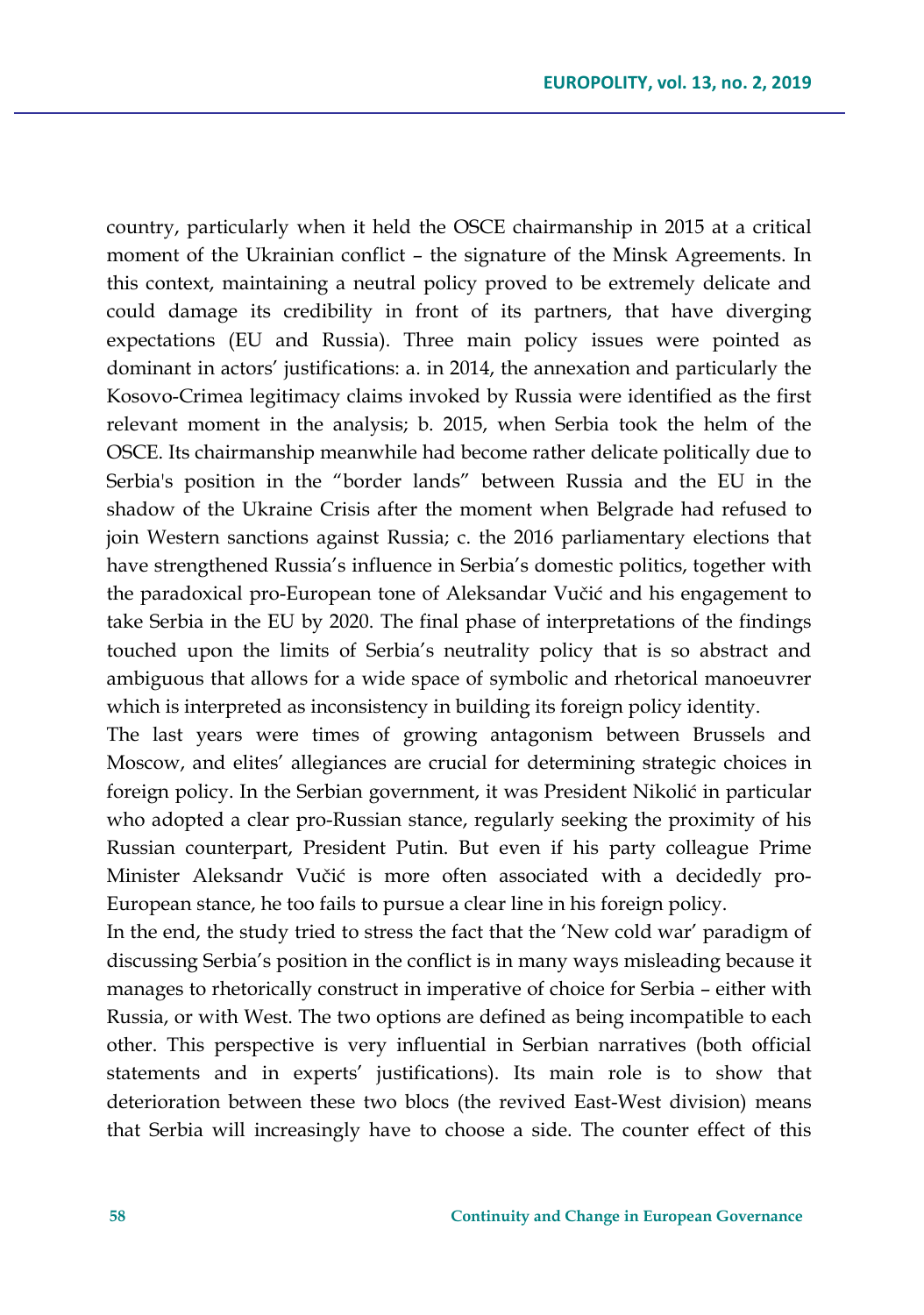rhetoric is to show that in reality – Serbia's policy of neutrality could not be conceived otherwise than it is now – biased and 'unbalanced'. In fact, Serbian elites strived in the last three years to prove that balancing between the two sides, hidden under the evasive concept of 'neutrality' is the most profitable option for the current situation. As the conflict in Eastern Ukraine continues to this day, there were actually no real signs that this policy of 'sitting on two chairs' would change in the following years to come. Serbia still refuses to take part in the sanctions certain countries have adopted against Russia. The evolving situation in Eastern Ukraine and the continuous destabilization in Serbia's neighboring countries (Macedonia and Montenegro) is further undermining the idea of 'continued' neutrality for Serbia. The key question, however, is whether or rather for how long will Serbia be able to balance between the West and the East without compromising its main goal of joining the EU. Many believe that if Serbia eventually wants to become member of the EU, it will have to adapt its foreign policy to that of the EU, as stipulated in chapter 31 of the accession negotiations. But recent events (such as the fact that in October 2019 Serbia has signed a free-trade agreement with the Russian-led Eurasian Economic Union - EES), confirm that 'sitting on two chairs' seems to be the most comfortable position for Serbia current leaders in foreign policy. It remains to be seen if this is also the most sustainable on long term.

#### **REFFERENCES**

- B92. 2013. "Serbia's NATO membership "red line for Russia"",
- [http://www.b92.net/eng/news/politics.php?yyyy=2013&mm=11&dd=27](http://www.b92.net/eng/news/politics.php?yyyy=2013&mm=11&dd=27&nav_id=88482) [&nav\\_id=88482.](http://www.b92.net/eng/news/politics.php?yyyy=2013&mm=11&dd=27&nav_id=88482)
- B92. 2014. "OSCE Sec-Gen: Serbia is fair mediator for Ukraine crisis, US Position",[http://uaposition.com/b92/osce-sec-gen-serbia-is-fair-mediator](http://uaposition.com/b92/osce-sec-gen-serbia-is-fair-mediator-for-ukraine-crisis/)[for-ukraine-crisis/.](http://uaposition.com/b92/osce-sec-gen-serbia-is-fair-mediator-for-ukraine-crisis/)
- Balkan Insight. 2015. "EU Resolution Tells Serbia to Back Russia Sanctions", http://www.balkaninsight.com/en/article/european-parliament-callsserbia-to-join-eu-sanctions-on-russia.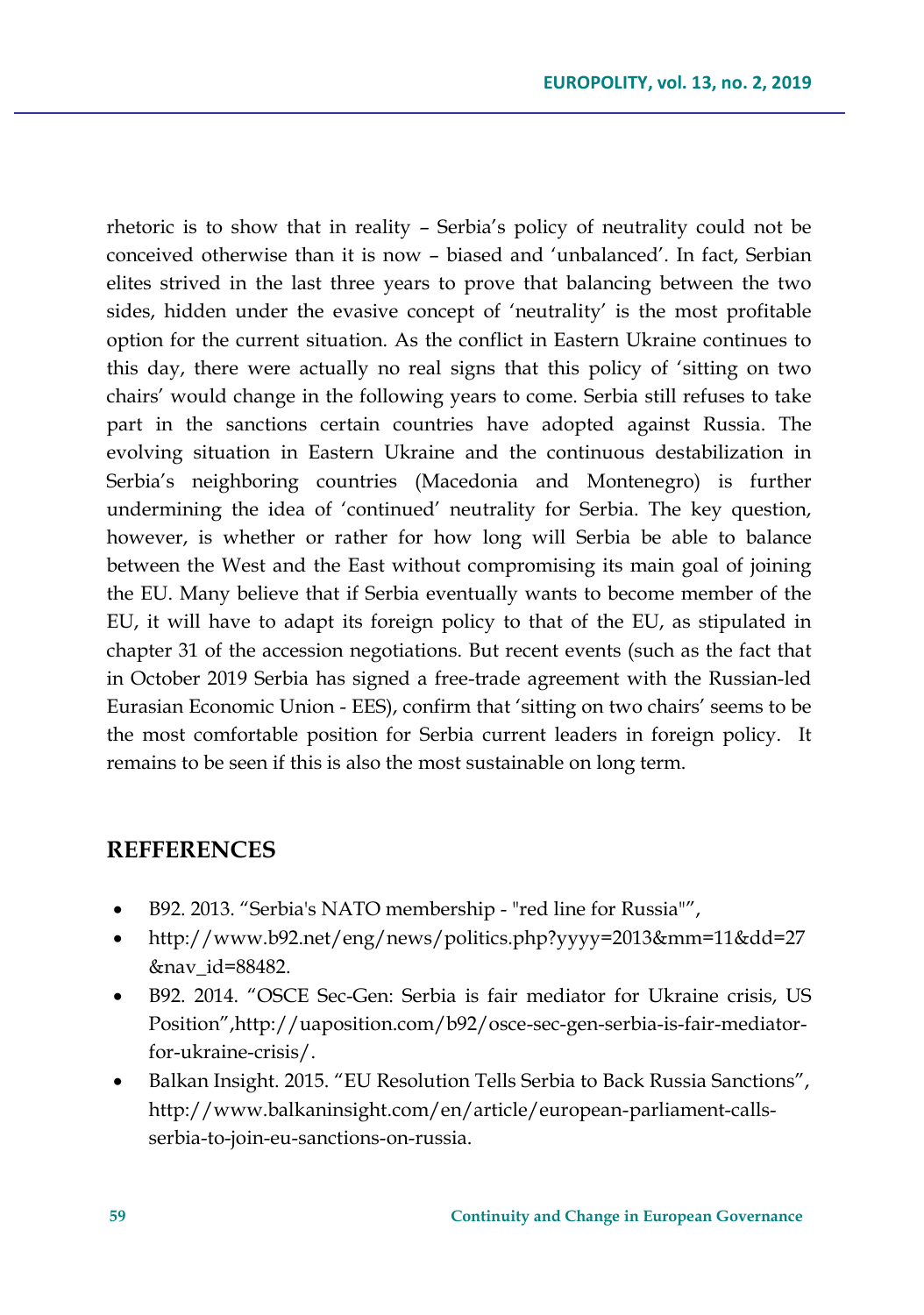- Balkan Insight. 2014. "Serbia Marks 15th Anniversary of NATO Bombing", http://www.balkaninsight.com/en/article/serbia-remembers-15-years-ofnato-bombing/1460/44.
- BBC News. 2014. "Putin guest of honour at Serbia military parade", http://www.bbc.com/news/world-europe-29641642.
- Bring, Ove. 2013. "The Concept of Neutrality: Origins and Challenges From the Peace of Westphalia to the European Union" in Novaković, Igor S. *Neutrality in the 21st Century –Lessons for Serbia – Essay Compendium*, ISAC Fond, https://www.isac-fund.org/download/NEUTRALNOST-ENG-F-2WEB.pdf.
- Ciolan, Ionela. 2016. "The New Cold War" Concept in constructing Russia's Great Power Narrative", *CES Working papers,* Vol. VIII, Issue 4, http://www.ceswp.uaic.ro/articles/CESWP2016\_VIII4\_CIO.pdf .
- CNN Ammanpour. 2014. "Century after start of WWI, Serbia strives to 'be a part of the solution'", http://amanpour.blogs.cnn.com/2014/08/05/century-after-start-of-wwiserbia-strives-to-be-a-part-of-the-solution/.
- De Launey, Guy. 2014. BBC, "Serbia transforming from pariah to EU partner", [http://www.bbc.com/news/world-europe-25808463.](http://www.bbc.com/news/world-europe-25808463)
- Deutsche Welle. 2015a. "Serbia: A new mediator in the Ukraine conflict?", [http://www.dw.com/en/serbia-a-new-mediator-in-the-uk.](http://www.dw.com/en/serbia-a-new-mediator-in-the-uk)
- Deutsche Welle. 2015b. "Serbia: A new mediator in the Ukraine conflict?", [http://www.dw.com/en/serbia-a-new-mediator-in-the-ukraine](http://www.dw.com/en/serbia-a-new-mediator-in-the-ukraine-conflict/a-18165680)[conflict/a-18165680.](http://www.dw.com/en/serbia-a-new-mediator-in-the-ukraine-conflict/a-18165680)
- Đorđević, Vladimir. 2014. "Business Deals and Western Fears (Russian challenge in the W. Balkans)", G*lobsec PolicyInstitute,* [http://www.cepolicy.org/publications/business-deals-and-western-fears](http://www.cepolicy.org/publications/business-deals-and-western-fears-russian-challenge-w-balkans)[russian-challenge-w-balkans.](http://www.cepolicy.org/publications/business-deals-and-western-fears-russian-challenge-w-balkans)
- Ejdus, Filip. 2014. "Beyond National Interests: Identity Conflict and Serbia's Neutrality toward the Crisis", *Südosteuropa*,vol*.* 62, no. 3, 348-362;
- Ejdus, Filip. 2014. "Serbia's Military Neutrality: origins, effects and challenges", *Croatian International Relations Review*, 43–69.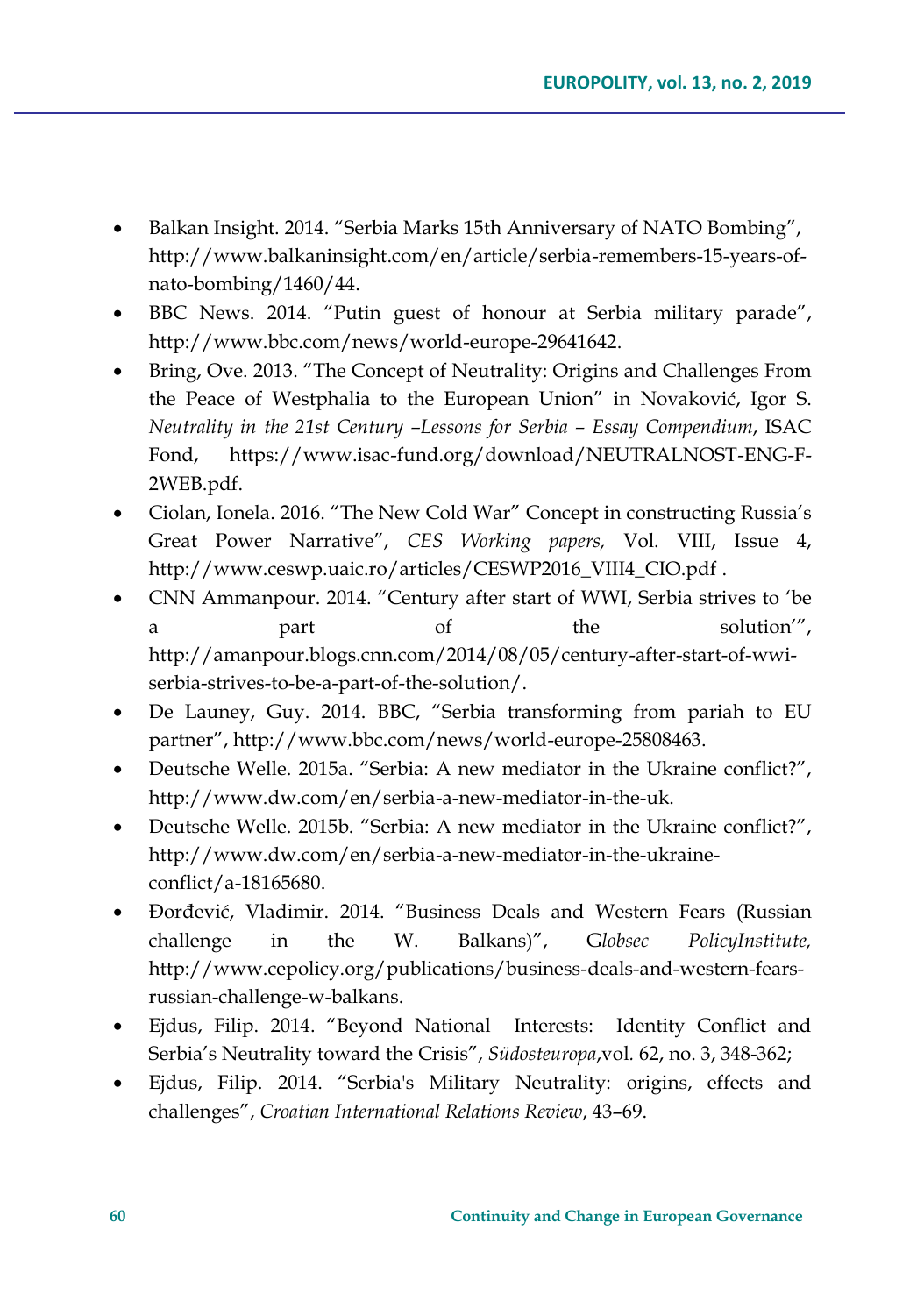- European Commission. 2015. "European Union Assistance for Flood Relief in Serbia", [https://ec.europa.eu/budget/euprojects/european-union](https://ec.europa.eu/budget/euprojects/european-union-assistance-flood-relief-serbia_en)[assistance-flood-relief-serbia\\_en.](https://ec.europa.eu/budget/euprojects/european-union-assistance-flood-relief-serbia_en)
- European Council. 2014. "Declaration by the High Representative on behalf of the European Union on the alignment of certain third countries with the Council Decision 2014/151/CFSP implementing Council Decision 2014/145/CFSP concerning restrictive measures in respect of actions undermining or threatening the territorial integrity, sovereignty and independence of Ukraine, 8938/1/14 REV1".
- European Union External Action. 2017. "The EU non-recognition policy for Crimea and Sevastopol: Fact Sheet", https://eeas.europa.eu/headquarters/headquartershomepage\_en/22959/The%20EU%20nonrecognition%20policy%20for%20Crimea%20and%20Se.
- Express UK. 2016. "EU kids in the bloc: Poor nations insist they will be EU members within four years", [http://www.express.co.uk/news/world/698987/EU-kids-bloc-Poor](http://www.express.co.uk/news/world/698987/EU-kids-bloc-Poor-nations-Serbia-European-Union)[nations-Serbia-European-Union,](http://www.express.co.uk/news/world/698987/EU-kids-bloc-Poor-nations-Serbia-European-Union)

[http://www.consilium.europa.eu/uedocs/cms\\_data/docs/pressdata/en/](http://www.consilium.europa.eu/uedocs/cms_data/docs/pressdata/en/cfsp/142175.pdf) [cfsp/142175.pdf.](http://www.consilium.europa.eu/uedocs/cms_data/docs/pressdata/en/cfsp/142175.pdf)

- Huffington Post. 2016. "Why Serbia is Strengthening its Alliance with Russia", [http://www.huffingtonpost.com/samuel-ramani/why-russia-is](http://www.huffingtonpost.com/samuel-ramani/why-russia-is-tightening-_b_9218306.html)[tightening-\\_b\\_9218306.html.](http://www.huffingtonpost.com/samuel-ramani/why-russia-is-tightening-_b_9218306.html)
- InSerbia. 2014. "Nuland: Belgrade-Pristina dialogue needs to continue", [https://inserbia.info/today/2014/07/nuland-belgrade-pristina-dia](https://inserbia.info/today/2014/07/nuland-belgrade-pristina-dialogue-needs-to-continue)*logue*[needs-to-continue](https://inserbia.info/today/2014/07/nuland-belgrade-pristina-dialogue-needs-to-continue)*.*
- Jović, Dejan. 2014. Balkan in Europe Policy Blog, "Ukrainian crisis and EU enlargement in Western Balkans", [http://www.suedosteuropa.uni](http://www.suedosteuropa.uni-graz.at/biepag/node/60)[graz.at/biepag/node/60.](http://www.suedosteuropa.uni-graz.at/biepag/node/60)
- Klion, David. 2014. World Politics Review, "Despite Foreign Policy Controversies, Serbia'sEU Bid Still on Track", [http://www.worldpoliticsreview.com/trend-lines/14275/despite-foreign](http://www.worldpoliticsreview.com/trend-lines/14275/despite-foreign-policy-controversies-serbia-s-eu-bid-still-on-track)[policy-controversies-serbia-s-eu-bid-still-on-track.](http://www.worldpoliticsreview.com/trend-lines/14275/despite-foreign-policy-controversies-serbia-s-eu-bid-still-on-track)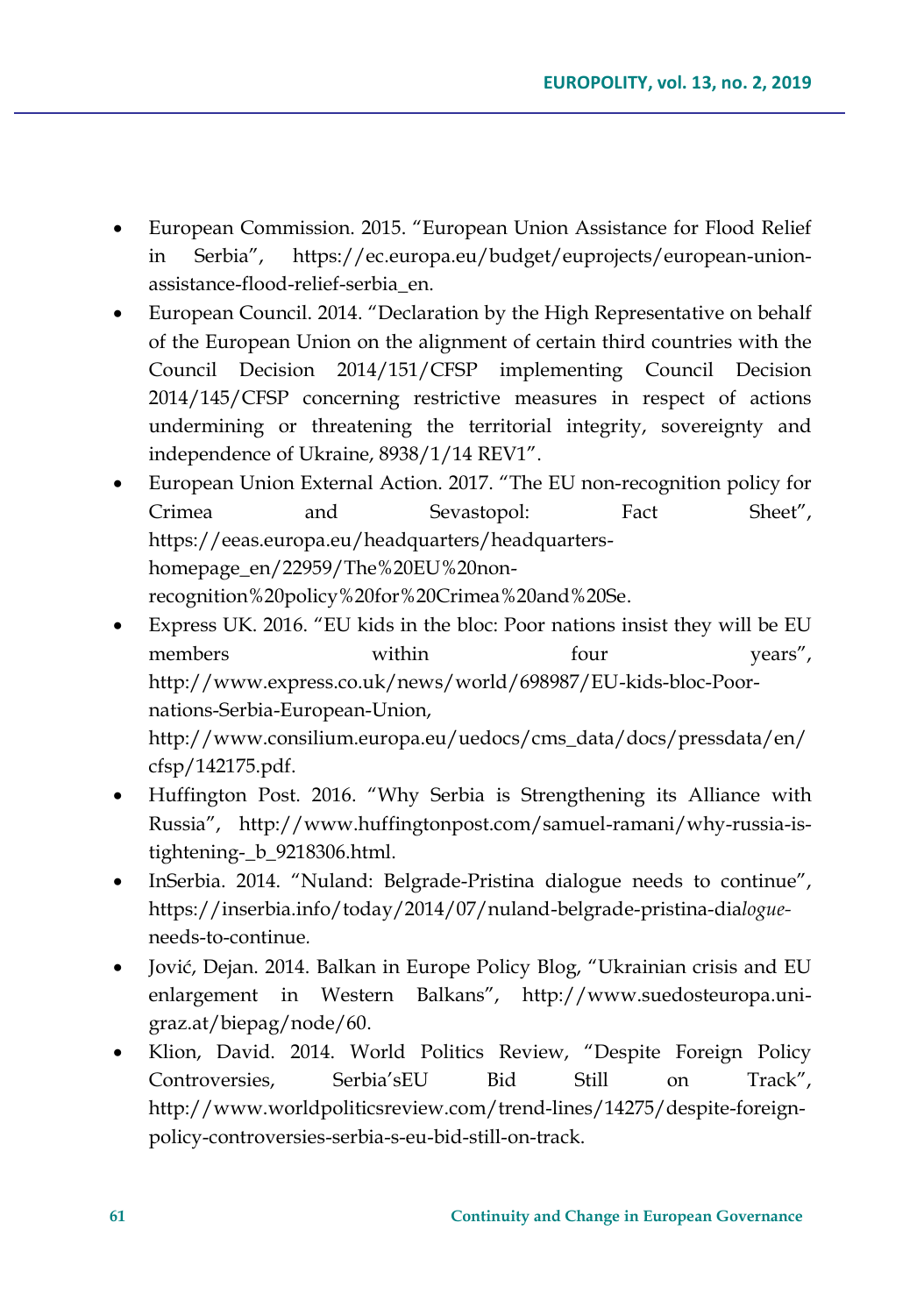- Krastev, Ivan. 2014. Financial Times, "The Balkans are the soft underbelly of Europe", https://www.ft.com/content/2287ba66-8489-11e4-bae9- 00144feabdc0?mhq5j=e3.
- Kremlin. 2014. "Meeting with Prime Minister of Serbia Aleksandar Vucic", [http://en.kremlin.ru/events/president/news/46176.](http://en.kremlin.ru/events/president/news/46176)
- Kremlin. 2014b. "Interview to Politika newspaper", http://en.kremlin.ru/events/president/news/46806.
- Litavski, Jan. 2012. "The Controversies of Military Neutrality of Serbia", *The New Century*, [https://www.ceas-serbia.org/images/prilozi/05](https://www.ceas-serbia.org/images/prilozi/05-eng.pdf) [eng.pdf.](https://www.ceas-serbia.org/images/prilozi/05-eng.pdf)
- Milić, Jelena. 2014. "The Russification of Serbia", *New Eastern Europe*, [http://www.neweasterneurope.eu/interviews/1360-the-russification-of](http://www.neweasterneurope.eu/interviews/1360-the-russification-of-serbia)[serbia.](http://www.neweasterneurope.eu/interviews/1360-the-russification-of-serbia)
- Montes Torralba, Raquel. 2014. "Belgrade at the crossroads: Serbian-Russian relations in light of the Ukraine crisis", *Real Instituto Elcano*, ARI 63/2014,

http://www.realinstitutoelcano.org/wps/portal/rielcano\_en/contenido? WCM\_GLOBAL\_CONTEXT=/elcano/elc ano\_in/zonas\_in/ari63-2014 montes-belgrade-crossroads-serbian-russian-relations-ukraine-crisis.

- Nelaeva, Galina A., Semenov, Andrey V.. 2016. "EU-Russia Rivalry in the Balkans: Linkage, Leverage and Competition (The Case of Serbia)", *Romanian Journal Of European Affairs*, vol. 16, no. 3, [http://rjea.ier.ro/sites/rjea.ier.ro/files/articole/RJEA\\_2016\\_vol16\\_no3\\_art](http://rjea.ier.ro/sites/rjea.ier.ro/files/articole/RJEA_2016_vol16_no3_art4.pdf) [4.pdf.](http://rjea.ier.ro/sites/rjea.ier.ro/files/articole/RJEA_2016_vol16_no3_art4.pdf)
- New York Times. 2015. "Unesco Rejects Kosovo Membership in a Victory for Serbia", [https://www.nytimes.com/2015/11/10/world/europe/unesco-rejects](https://www.nytimes.com/2015/11/10/world/europe/unesco-rejects-kosovo-membership-in-a-victory-for-serbia.html)[kosovo-membership-in-a-victory-for-serbia.html.](https://www.nytimes.com/2015/11/10/world/europe/unesco-rejects-kosovo-membership-in-a-victory-for-serbia.html)
- Nünlist, Christian and Svarin, David. 2014. Overcoming East-West Divides. Perspectives on the role of OSCE in the Ukrainian Crisis", Center for Security Studies (CSS), ETH Zurich, [https://css.ethz.ch/content/dam/ethz/special-interest/gess/cis/center-](https://css.ethz.ch/content/dam/ethz/special-interest/gess/cis/center-for-securities-studies/pdfs/Perspectives-on-the-Role-of-the-OSCE-in-the-Ukraine-Crisis.pdf)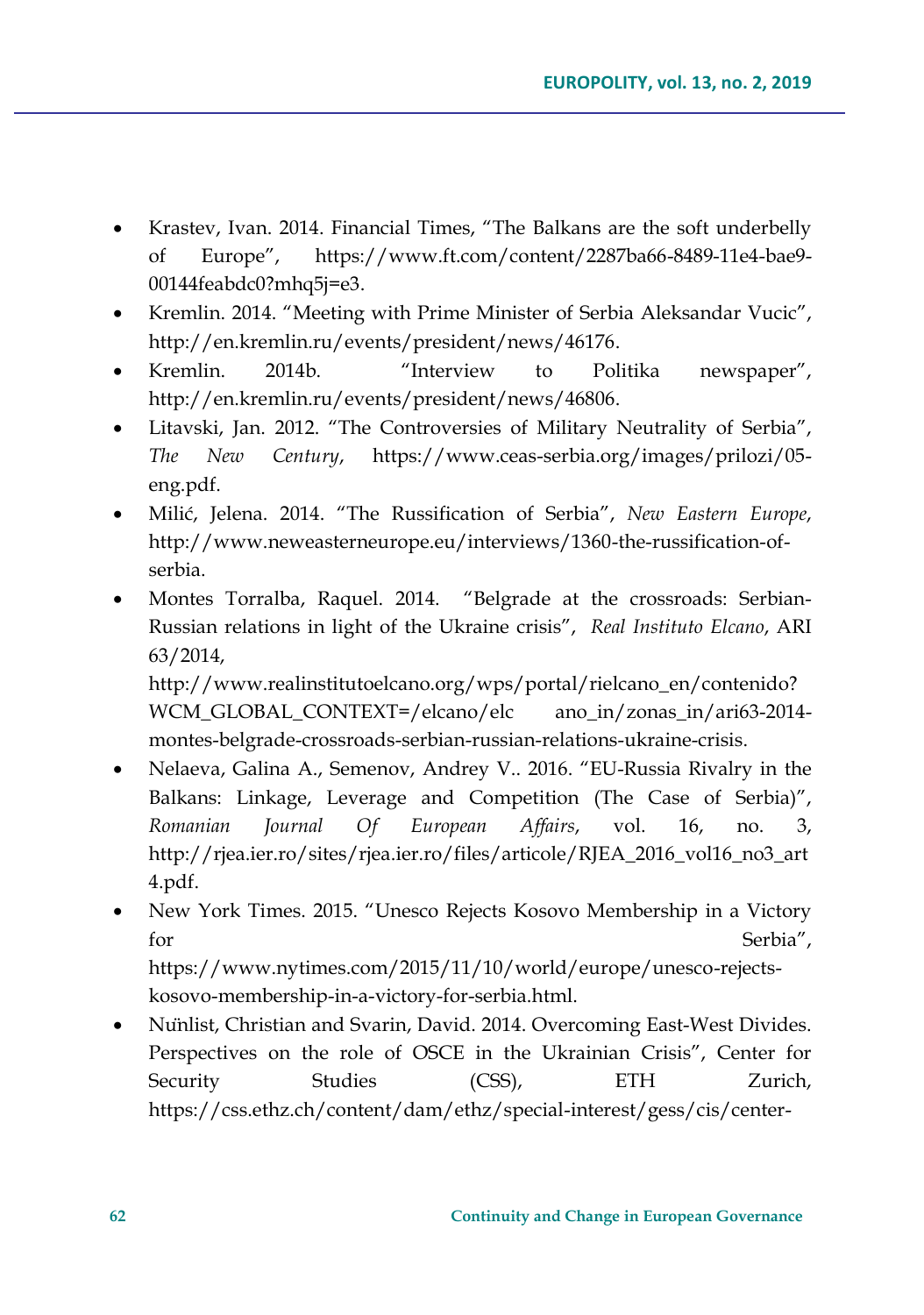[for-securities-studies/pdfs/Perspectives-on-the-Role-of-the-OSCE-in-the-](https://css.ethz.ch/content/dam/ethz/special-interest/gess/cis/center-for-securities-studies/pdfs/Perspectives-on-the-Role-of-the-OSCE-in-the-Ukraine-Crisis.pdf)[Ukraine-Crisis.pdf](https://css.ethz.ch/content/dam/ethz/special-interest/gess/cis/center-for-securities-studies/pdfs/Perspectives-on-the-Role-of-the-OSCE-in-the-Ukraine-Crisis.pdf) .

- Nya Tider. 2016. "Serbia's Asymmetric Neutrality: Teetering Between NATO and Russia", [https://www.nyatider.nu/serbias-asymmetric](https://www.nyatider.nu/serbias-asymmetric-neutrality-teetering-between-nato-and-russia/)[neutrality-teetering-between-nato-and-russia/.](https://www.nyatider.nu/serbias-asymmetric-neutrality-teetering-between-nato-and-russia/)
- OSCE. 2014. "Serbia reveals Chairmanship priorities pledging to rebuild trust and confidence in OSCE region", <http://www.osce.org/cio/134821>
- OSCE. 2015. "Interim report and recommendations of the Panel of eminent Persons on European Security as a Common Project", [http://www.osce.org/networks/164561?download=true.](http://www.osce.org/networks/164561?download=true)
- OSCE. 2017. "Three years of Russia's attempted annexation of the Autonomous Republic of Crimea and the city of Sevastopol", [http://www.osce.org/permanent-council/307196?download=true.](http://www.osce.org/permanent-council/307196?download=true)
- Poznatov, Maja. 2014. "EU still not pressuring Serbia over Russia", https://www.euractiv.com/section/enlargement/news/eu-still-notpressuring-serbia-over russia/.
- Radeljić, Branislav. 2014. "The Politics of (No) Alternatives in Post-Milošević Serbia", *Journal of Balkan and Near Eastern Studie*s, 16:2, 243-259.
- Radio Free Europe. 2014a. "EU's Hahn Outlines Views On Balkans, Ukraine",[https://www.rferl.org/a/eu-hahn-serbia-sanctions-russia](https://www.rferl.org/a/eu-hahn-serbia-sanctions-russia-accession/26613971.html)[accession/26613971.html.](https://www.rferl.org/a/eu-hahn-serbia-sanctions-russia-accession/26613971.html)
- Radio Free Europe. 2014b. "Belgrade Plays Down Joint Military Exercise With Russia", [https://www.rferl.org/a/serbia-plays-down-russia](https://www.rferl.org/a/serbia-plays-down-russia-military-exercise/26692231.html)[military-exercise/26692231.html.](https://www.rferl.org/a/serbia-plays-down-russia-military-exercise/26692231.html)
- Radio Svoboda. 2014. "How Long Can Belgrade Remain Neutral in Ukrainian Crisis?", [https://www.slobodnaevropa.org/a/how-long-can](https://www.slobodnaevropa.org/a/how-long-can-belgrade-remain-neutral-in-ukrainian-crisis/26549515.html)[belgrade-remain-neutral-in-ukrainian-crisis/26549515.html.](https://www.slobodnaevropa.org/a/how-long-can-belgrade-remain-neutral-in-ukrainian-crisis/26549515.html)
- Reliefweb. 2014. "Balkans: Floods May 2014", [http://reliefweb.int/disaster/ff-2014-000059-srb.](http://reliefweb.int/disaster/ff-2014-000059-srb)
- Reuters. 2014. "Putin drops South Stream gas pipeline to EU, courts Turkey",http://www.reuters.com/article/us-russia-gas-gazprom-pipelineidUSKCN0JF30A20141201.